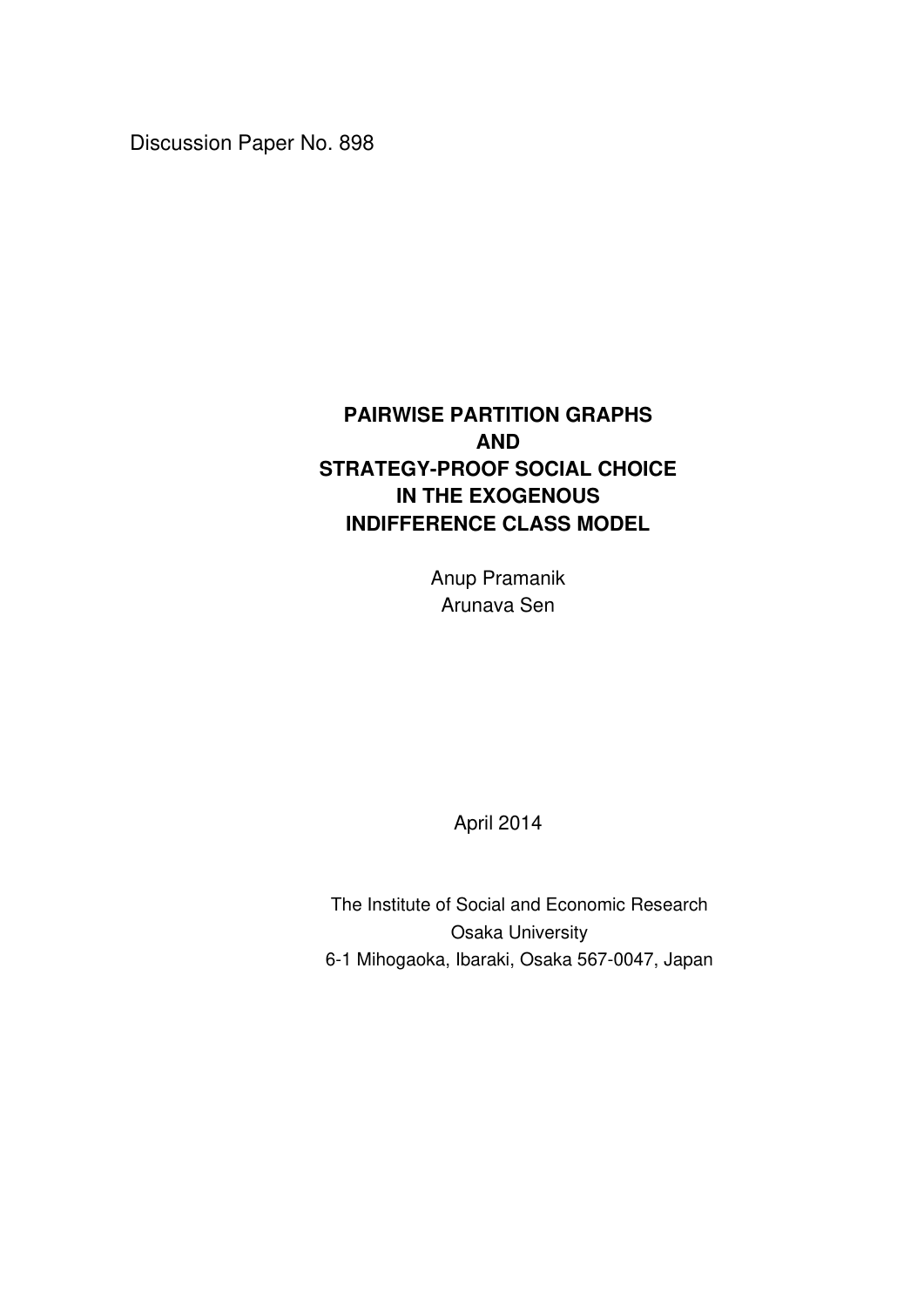# PAIRWISE PARTITION GRAPHS AND Strategy-proof Social Choice in the Exogenous Indifference Class Model

Anup Pramanik <sup>∗</sup>and Arunava Sen †

April 14, 2014

#### **Abstract**

In this paper we consider the exogenous indifference classes model of Barberá and Ehlers (2011) and Sato (2009) and analyze further the relationship between the structure of indifference classes across agents and dictatorship results. The key to our approach is the pairwise partition graph. We provide necessary conditions on these graphs for strategy-proofness and unanimity (or efficiency) to imply dictatorship. These conditions are not sufficient; we also provide separate stronger conditions that are sufficient. A full characterization is obtained in the case of two agents for domains where strategy-proofness and efficiency imply dictatorship.

Keywords and Phrases: Social choice functions, Strategy-proofness, Dictatorial Domains, Exogenous Indifference Class, Gibbard- Satterthwaite theorem.

JEL CLASSIFICATION NUMBER: D71.

<sup>∗</sup> Institute of Social and Economic Research, Osaka University, 6-1, Mihogaoka, Ibaraki, 567-0047, Japan. E-mail: anup@iser.osaka-u.ac.jp

<sup>†</sup> Indian Statistical Institute, New Delhi, India.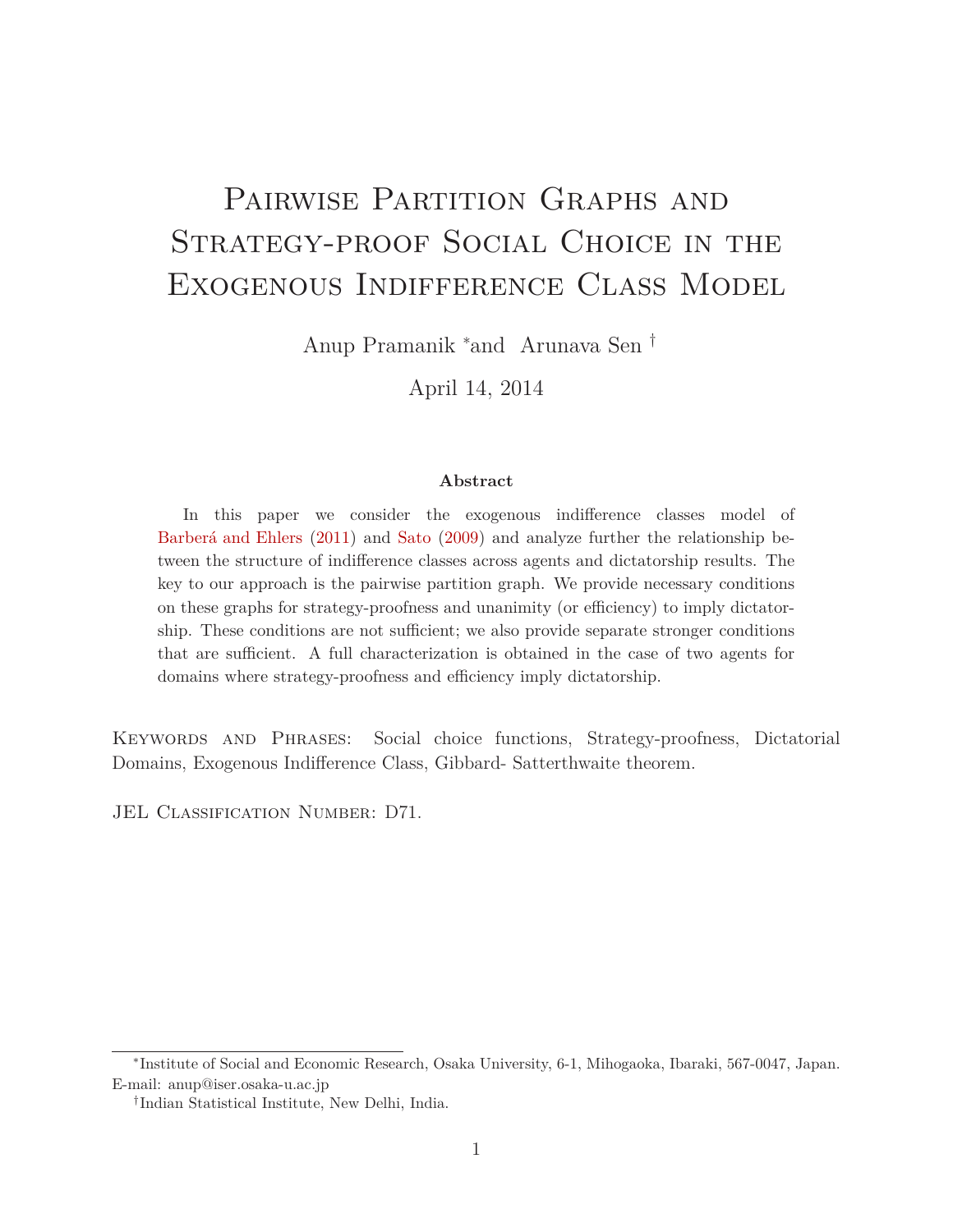#### 1 INTRODUCTION

The seminal work of Gibbard (1977) and Satterthwaite (1975) showed that all deterministic strategy-proof SCFs with a range of at least three alternatives and defined over the complete domain, is dictatorial. A large body of literature has since focused on relaxing the underlying assumptions of this result. A natural way to do this is to impose domain restrictions. Indeed, many real life problems have inherent domain restrictions. This paper is a contribution to this stand of literature.

It is well known that the structure of strategy-proof SCFs becomes more complex when indifference is permitted in individual preferences. <sup>1</sup> In this paper, we investigate a model of domain restrictions involving indifference, *the exogenous indifference class model* first introduced in Barberá and Ehlers (2011). In this model, the indifference classes of agents' preferences is exogenously given. In particular, every individual has an exogenous partition of the set of alternatives. An individual is always indifferent between alternatives *a* and *b* iff both *a* and *b* belong to the same element of her partition set. But an individual's ranking of the different elements of her partition set, is complete.

This framework includes several well-studied models as special cases. For instance, the case of private goods and selfish preferences is one where an individual is indifferent between all alternatives that give her the same commodity bundle. It includes the one-sided matching model studied in Svensson (1999),Pápai (2000). It also includes the Gibbard-Satterthwaite framework where the elements of the partition are all singletons. Further examples are provided in Sato (2009).

The goal of Barberá and Ehlers (2011) was to study the Arrovain aggregation issue in the exogenous indifference class model. Sato (2009) examined the same model from the perspective of strategic voting. This is an interesting model in this respect as well because it covers both the complete domain over which strategy-proofness implies dictatorship (the Gibbard-Sattherwaite Theorem) as well as the private good allocation model for which it is well-known that a rich class of strategy-proof social choice functions exist (Pápai  $(2000)$ ). Sato showed that the number of common indifference classes is critical to the existence of strategy-proof and non-dictatorial SCFs. He assumed that common indifference classes are singletons and obtained two results. First, an onto and strategy-proof social choice function is dictatorial whenever there are at least three common indifference classes. Second, the same result holds when the number of common indifference classes is two, provided that unanimity is strengthened to efficiency.

In this paper, we further examine the relationship between dictatorship results in this model and the structure of indifference classes across agents. Our results are formulated in terms of the *pairwise partition graph* induced by the indifference classes. Fix a pair of agents *i* and *j* and their indifference classes. The partition graph for this pair is a bipartite graph

<sup>&</sup>lt;sup>1</sup>See for instance, the literature of strategy-proofness in classical exchange economies originating from Hurwicz (1972) and Satterthwaite and Sonnenschein (1981).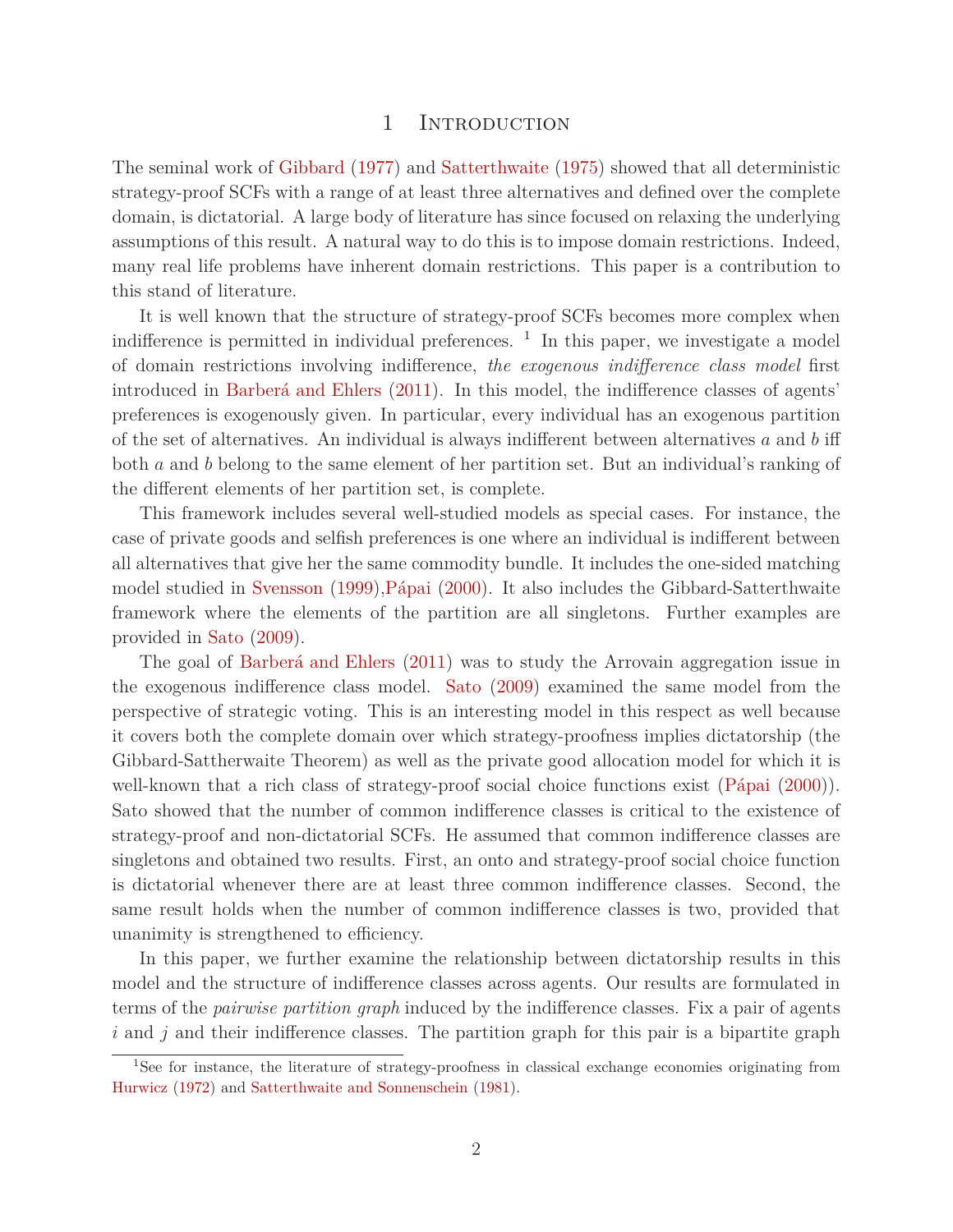whose vertices are *i* and *j*'s indifference classes. There are no edges between the vertices representing the indifference classes of a given agent; vertices for *i* and *j*' have an edge if the indifference classes representing these vertices have *no common alternative*. We show that a necessary condition for strategy-proofness and unanimity to imply dictatorship in the domain induced by a partition is that each associated pairwise partition graph is connected with the degree of every vertex being at least two. This requirement can be weakened to the graphs being connected (with possibly isolated vertices), if unanimity is replaced by efficiency.

We are unfortunately, unable to show that these necessary conditions are sufficient for dictatorship. However we are able to identify a number of stronger conditions that are sufficient. The first of these is the existence of at least two common indifference classes with no restrictions on their size - a result which clearly generalizes that of Sato. In addition we have three sufficient conditions for the case of two voters. One applies to the case where there is exactly one common indifference class while another shows that strategy-proofness and unanimity imply dictatorship when the partition graph is a cycle. Finally, we show that with the stronger assumption of efficiency, strategy-proofness implies dictatorship when the partition graph is connected with possibly isolated vertices. The last condition implies that we have a necessary and sufficient condition for dictatorship for the case of efficiency when there are exactly two voters.

We now proceed to details.

### 2 THE MODEL

Let  $A = \{a, b, c, \ldots\}$  denote a finite set of alternatives with  $|A| = m$ . Let  $I = \{1, ..., n\}$ ,  $n \geq 2$  be a finite set of agents. We impose restrictions on the domain of preferences following Barberá and Ehlers (2011). Each agent *i* has a partition *S<sup>i</sup>* of *A* that is exogenously specified and independent of preferences. A typical element of  $S_i$  is  $s_i^j$  where  $j = 1, \ldots, J$ . An ordering  $R(S_i)$  over *A respects*  $S_i$  if (i) a pair of alternatives belonging to the same element of  $S_i$  are indifferent to each other and (ii) otherwise one is strictly preferred to the other. Let  $I(S_i)$ and  $P(S_i)$  denote the symmetric and assymetric components of  $R(S_i)$  respectively. Let  $\mathbb{R}(S_i)$ be the set of all orderings respecting  $S_i$ . Let  $S = (S_1, \ldots, S_n)$  be an *n*-tuple of partitions, one for each agent. The admissible preference domain is  $\mathbb{R}(S) = \prod_{i \in N} \mathbb{R}(S_i)$ .

OBSERVATION 1 For a given partition  $S_i$ ,  $\mathbb{R}(S_i)$  consists of all possible strict orderings over the elements of  $S_i$ . If all agents have the same partition, the model reduces to the standard voting model where the elements of the partition can be thought of as an alternative. The essence of the problem is that partitions across agents can differ. Suitable choices of  $S_i$ 's yield the usual private goods allocation model with selfish preferences, the universal domain with strict orderings as well as several interesting intermediate cases as shown in Sato (2009).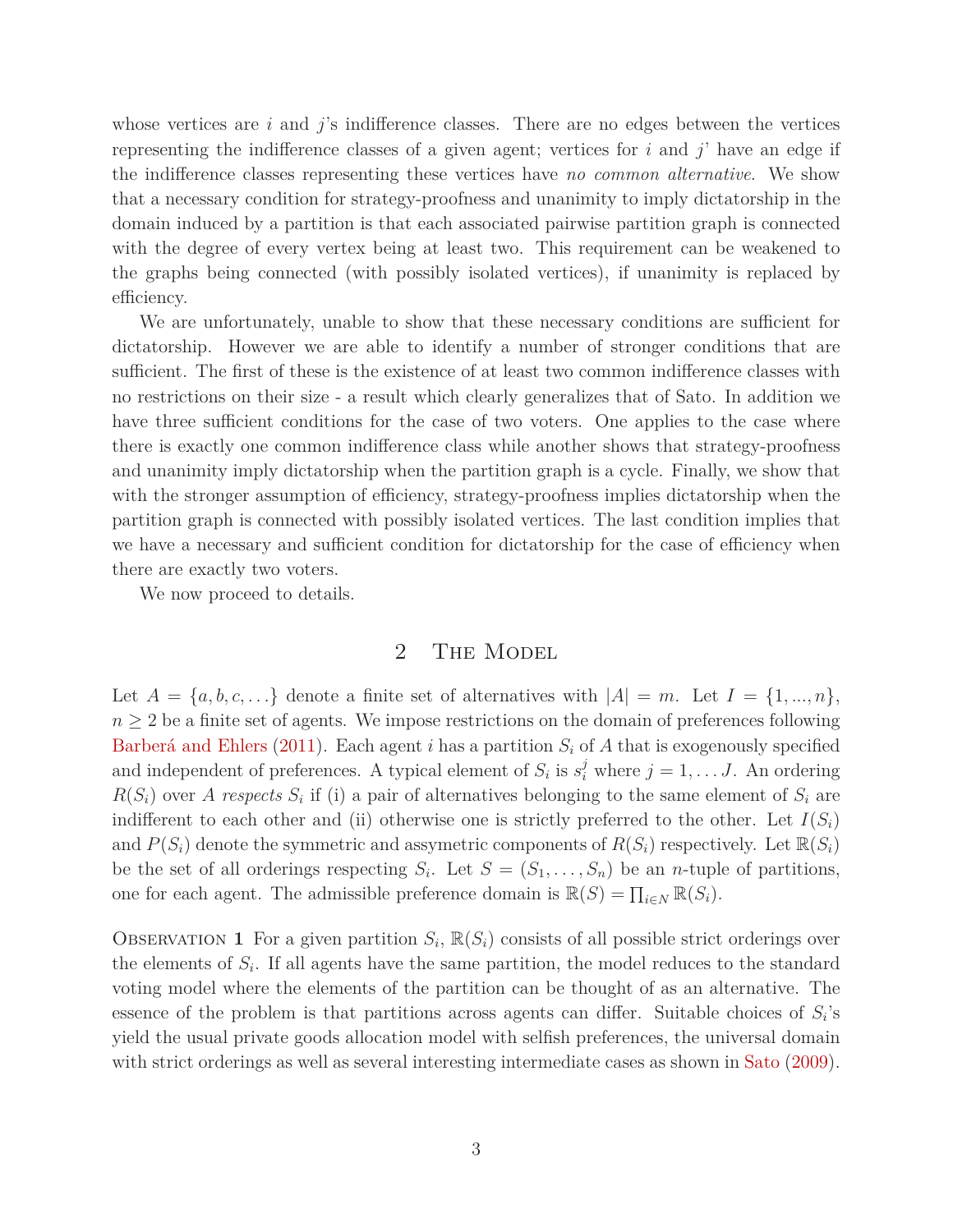EXAMPLE 1 Let  $A = \{a, b, c, d, e\}$  and  $I = \{1, 2\}$ . Let  $S_1 = \{ab, c, de\}$  and  $S_2 = \{ab, cd, e\}$ . Note that Table 1 and Table 2 below represent  $\mathbb{R}(S_1)$  and  $\mathbb{R}(S_2)$  respectively.

| $R_1^1$ $R_1^2$ $R_1^3$ $R_1^4$ $R_1^5$ $R_1^6$ |                            |  |  | $R_2^1$ $R_2^2$ $R_2^3$ $R_2^4$ $R_2^5$ $R_2^6$ |  |  |
|-------------------------------------------------|----------------------------|--|--|-------------------------------------------------|--|--|
| $ab$ $ab$ $c$ $c$ $de$ $de$                     |                            |  |  | $ab$ $ab$ $cd$ $cd$ $e$ $e$                     |  |  |
| $c$ de ab de ab $c$                             |                            |  |  | $cd \quad e \quad ab \quad e \quad ab \quad cd$ |  |  |
| $de$ c $de$ ab c $ab$                           |                            |  |  | e cd e ab cd ab                                 |  |  |
|                                                 | Table 1: $\mathbb{R}(S_1)$ |  |  | Table 2: $\mathbb{R}(S_2)$                      |  |  |

Whenever *S* or  $S_i$  is fixed,  $\mathbb{R}(S)$ ,  $R(S)$ ,  $\mathbb{R}(S_i)$ , and  $R(S_i)$  will be simply written as  $\mathbb{R}$ ,  $R$ ,  $\mathbb{R}_i$ , and  $R_i$  respectively. Fix a partition  $S_i$ . An indifference class of agent *i* is an element of S<sub>*i*</sub>. For any  $R_i \in \mathbb{R}_i$  and  $k \in \{1, ..., J\}$ , the  $k^{th}$  ranked indifference class in  $R_i$  is denoted by  $r_k(R_i)$  (in other words, there are  $k-1$  elements of  $S_i$  ranked strictly higher than  $r_k(R_i)$ ). For any  $D \subseteq A$  and  $R_i \in \mathbb{R}_i$ ,  $M(R_i, B)$  is the set of maximal elements in *B* according to  $R_i$ i.e.  $M(R_i, B) = \{a \in B : aR_i b \text{ for all } b \in B\}.$ 

Let  $V(S) = \bigcap_{i=1}^n S_i$  denote the set of common indifference classes for the partition *n*-tuple *S*. Also let  $v(S) = |V(S)|$  denote the number of common indifference classes. Note that in Example 1,  $V(S) = \{ab\}$  and  $v(S) = 1$ . Moreover, in the private goods allocation model with selfish preferences  $v(S) = 0$  while in the standard voting model  $v(S) = m$ .

DEFINITION **1** *A* social choice function (SCF) is a mapping  $f : \mathbb{R} \to A$ .

Each agent's preference ordering is private information, i.e. known only to herself. These preferences must therefore be elicited by the mechanism designer. If a SCF is *strategy-proof*, then no agent can benefit by misrepresenting her preferences irrespective of her beliefs about the preference announcement of other agent.

DEFINITION 2 *A SCF*  $f : \mathbb{R} \to A$  *is manipulable by agent i at a profile*  $R \in \mathbb{R}$  *via*  $R'_i$  *if* 

$$
f(R'_i, R_{-i})P_i f(R).
$$

*A SCF f is strategy-proof if it is not manipulable by any agent at any profile.*

The following additional properties of SCFs are standard.

DEFINITION **3** *A SCF f is unanimous if for all*  $R \in \mathbb{R}$ 

$$
f(R) \in \bigcap_{i=1}^n r_1(R_i)
$$
 whenever  $\bigcap_{i=1}^n r_1(R_i) \neq \emptyset$ .

A unanimous SCF always respects consensus whenever it exists, i.e. if all agents agree on some set of alternatives as their best, then the SCF must pick an element from this set. A stronger condition than unanimity is efficiency.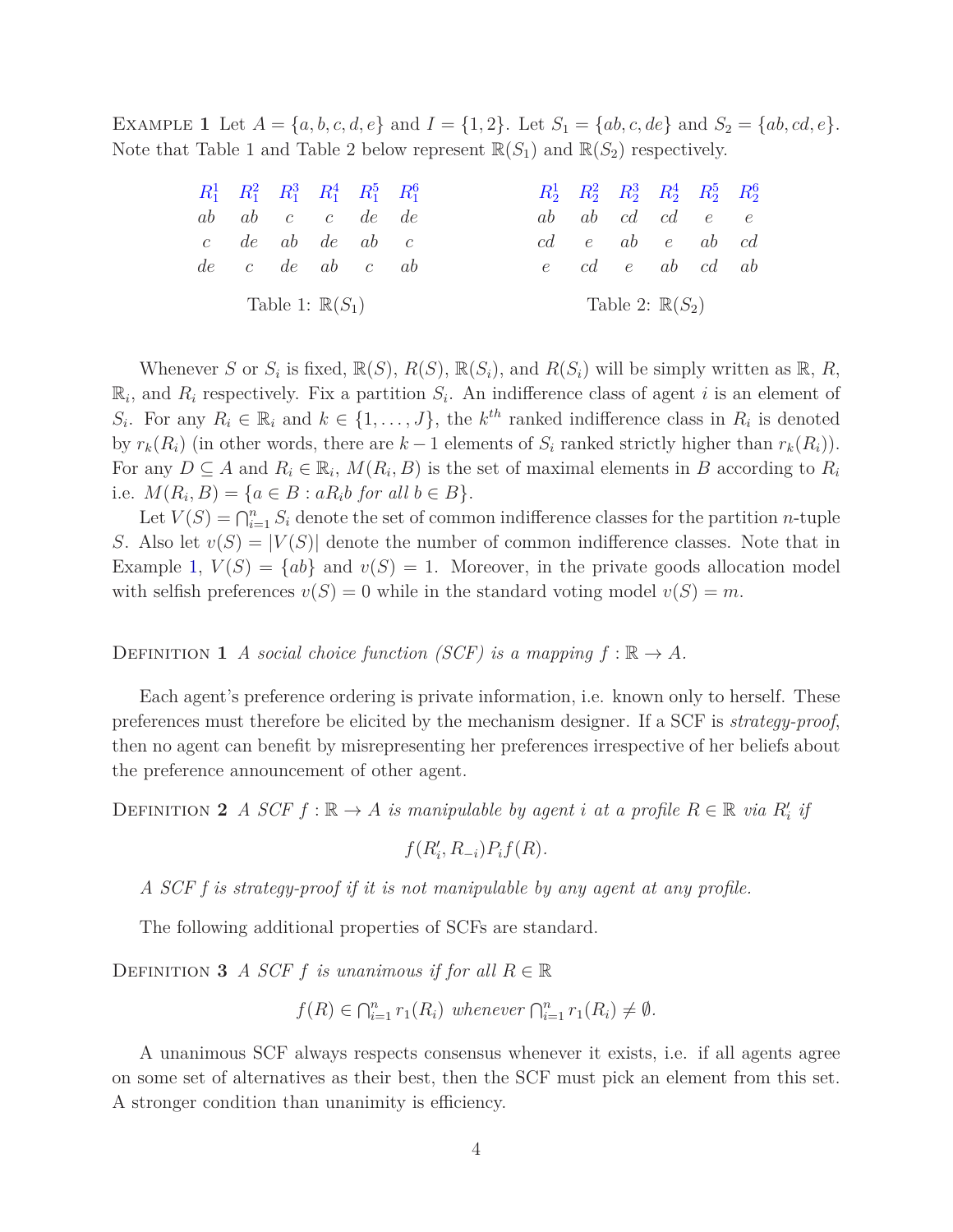DEFINITION 4 *A SCF f is efficient if for all*  $R \in \mathbb{R}$ *, for all*  $a, b \in A$ 

$$
\begin{bmatrix} aR_i b \text{ for all } i \in I \\ aP_i b \text{ for some } j \in I \end{bmatrix} \Rightarrow [f(R) \neq b]
$$

If agents preferences are strict but sufficiently "rich", strategy-proofness and unanimity implies efficiency. In our setting where indifference is permitted, this proposition typically does not hold. We therefore consider the consequences of unanimity and efficiency separately.

DEFINITION 5 *A SCF f is dictatorial if there exists an agent <i>i* such that  $f(R) \in r_1(R_i)$  for *all*  $R \in \mathbb{R}$ *.* 

An important feature of our model is that a SCF is not fully specified even when an agent is a dictator since this agent will typically have more than one best alternative at any profile.

An important subclass of dictatorial SCFs are *serial dictatorships* which we define below.

Definition **6** *A priority σ is a one-to-one map σ* : *I* → *I. Let R be a profile and define the sets*  $T_{\sigma(1)}(R), T_{\sigma(2)}(R), \ldots, T_{\sigma(n)}(R)$  *inductively as follows:* 

$$
T_{\sigma(1)}(R) = M(R_{\sigma(1)}, A)
$$
  
\n
$$
T_{\sigma(2)}(R) = M(R_{\sigma(2)}, T_{\sigma(1)}(R))
$$
  
\n
$$
\vdots
$$
  
\n
$$
T_{\sigma(n)}(R) = M(R_{\sigma(n)}, T_{\sigma(n-1)}(R))
$$

*A* serial dictatorship with respect to  $\sigma$  satisfies  $f^{\sigma}(R) \in T_{\sigma(n)}(R)$  for all R.

A priority is a linear arrangement of agents where  $\sigma(1)$  is the first agent,  $\sigma(2)$  the second and so on with  $\sigma(n)$  being the last. A serial dictatorship (with respect to  $\sigma$ ) works as follows: at any profile R, agent  $\sigma(1)$  picks her maximal elements in A,  $\sigma(2)$  picks her maximal elements in  $\sigma(1)$ 's maximal elements and so on. Note that a serial dictatorship is not fully specified because  $T_{\sigma(n)}(R)$  may contain more than one alternative.

#### 3 RESULTS

Our goal is to investigate the structure of indifference classes across agents for which unanimity (or efficiency) and strategy-proofness imply dictatorship. Our first step is to provide necessary conditions for dictatorship. Subsequently, we provide various sufficient conditions.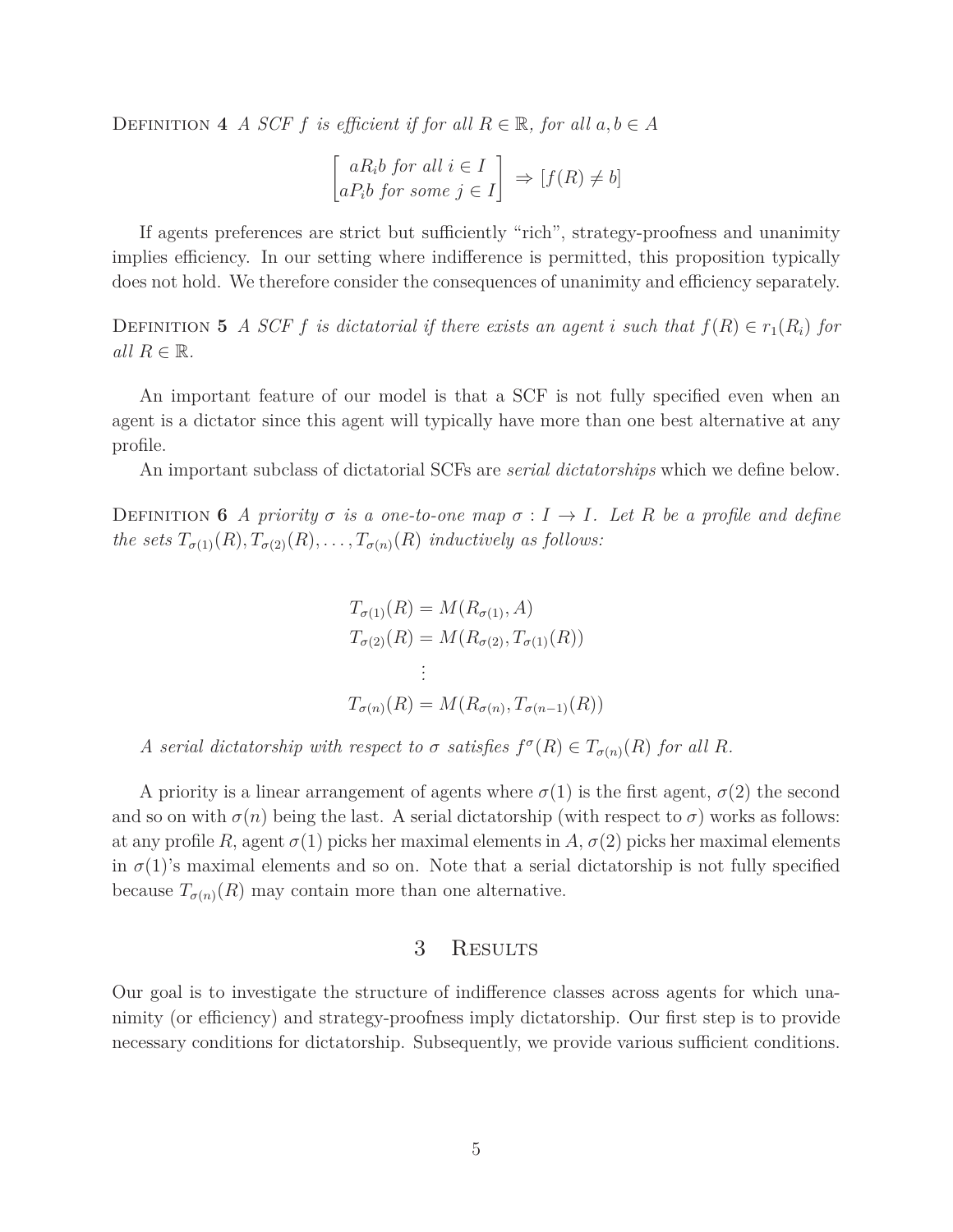#### 3.1 NECESSARY CONDITIONS FOR DICTATORSHIP

These condition will be formulated in terms of graphs arising from the set *S*. We briefly review some basic graph-theoretic concepts.

A Graph *G* is a pair of finite sets *V* and *E* where *V* is the set of vertices or nodes and *E* is the set of edges. An edge is a non-ordered pair of vertices. If  $e = \{u, v\}$  is an edge, i.e.  $e \in E$ , then *u* and *v* are adjacent vertices and *u* and *e* are incident as are *v* and *e*. The *degree of a vertex v*,  $deg_G(v)$  is the number of edges incident with *v*. An *isolated vertex* is a vertex with degree zero. A *path uv* is a finite sequence of distinct vertices  $(v_1, v_2, \ldots, v_k)$ where  $v_1 = u$ ,  $v_k = v$  and  $\{v_i, v_{i+1}\} \in E$  for all  $i \in \{1, \ldots, k-1\}$ . If the path *uv* exist, then *u* and *v* are *connected*. A graph is connected if all pairs of distinct vertices are connected. A graph is *discrete* if  $E = \{\emptyset\}$ . A graph is a *connected graph with isolated vertices* if (i) it is not discrete and (ii) the sub-graph consisting of non-isolated vertices is connected. A graph is *bipartite* if the vertices of *G* can be partitioned in to two subsets  $V_1$  and  $V_2$  in such a way that no two vertices in the same subset have an edge.

Let *i*, *j* be agents and  $S_i$  and  $S_j$  be partitions for *i* and *j* respectively. The graph  $G(S_i, S_j)$ is constructed as follows:

- (i) The set  $V = V_1 \cup V_2$  where  $V_1 = S_i$  and  $V_2 = S_j$ .
- (ii) There are no edges between vertices in  $V_1$  or between vertices in  $V_2$ .
- (iii) There is an edge between  $s_i^l$  and  $s_j^k$  iff  $s_i^l \cap s_j^k \neq \emptyset$  for all  $s_i^l \in S_i$  and  $s_j^k \in S_j$ .

The graph  $G(S_i, S_j)$  is bipartite. We refer to it as the *Partition Graph for i* and *j*. We provide several examples of such graphs below.

EXAMPLE 2 Let  $I = \{j, i\}$ ,  $A = \{a, b, c, d, e, f, g, h\}$ ,  $\overline{S}_j = \{ab, cd, ef, gh\}$  and  $\overline{S}_i = \{ab, cd, ef, gh\}$ {*ac, bd, eg, fh*}. The induced partition Graph is shown in Figure 1 and it is not connected. There is no path between *gh* to *fh*. Also every vertex of it has degree 2.



Figure 1: Disconnected graph



Figure 2: A graph with a degree one vertex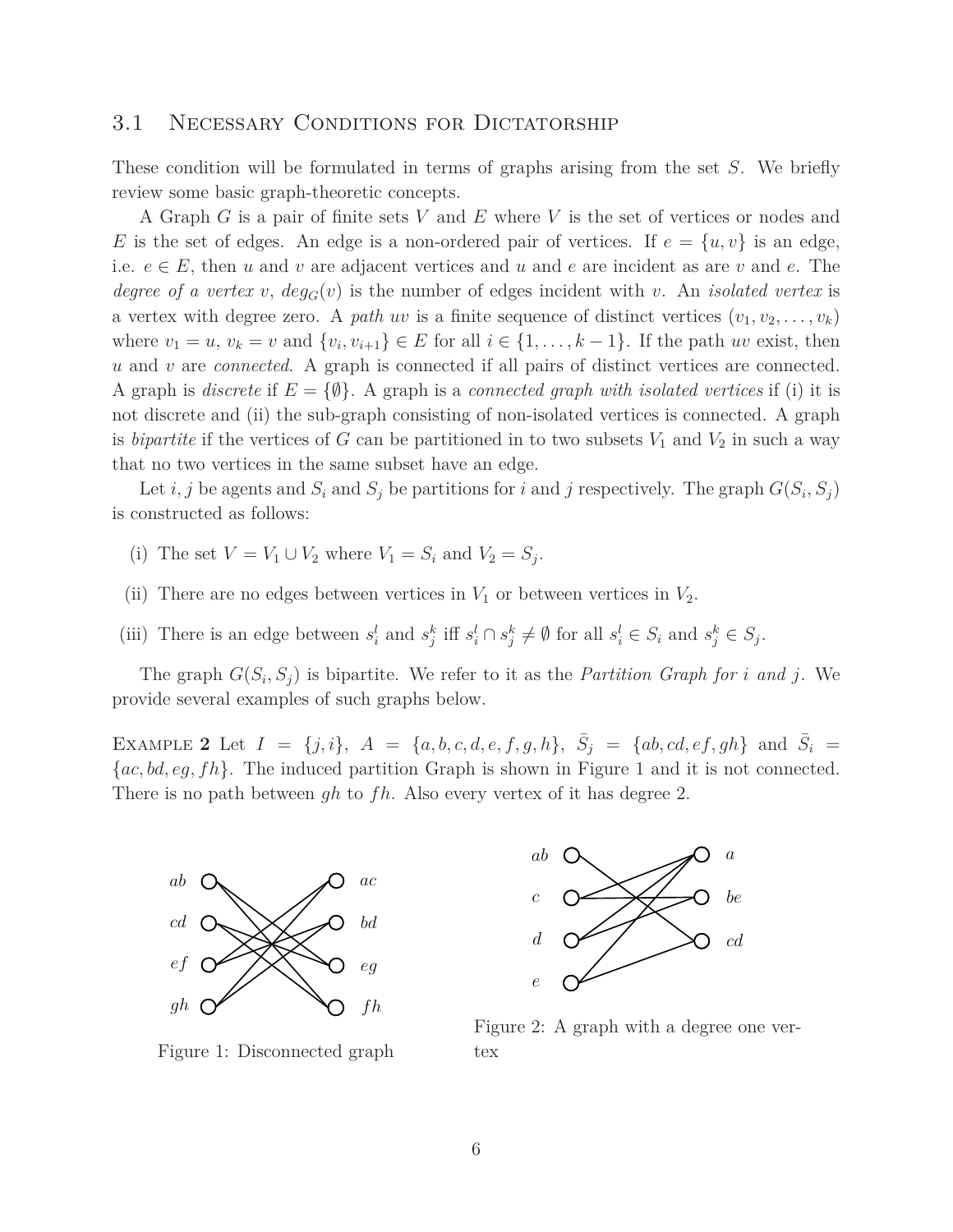EXAMPLE 3 Let  $I = \{j, i\}$ ,  $A = \{a, b, c, d, e\}$ ,  $\hat{S}_j = \{ab, c, d, e\}$  and  $\hat{S}_i = \{a, be, cd\}$ . Figure 2 shows the induced partition graph which is connected. Note that degree of the vertex *ab* is 1.

EXAMPLE 4 Let  $I = \{j, i\}$ ,  $A = \{a, b, c, d, e\}$ ,  $\tilde{S}_j = \{ab, c, d, e\}$  and  $\tilde{S}_i = \{a, be, cd\}$ . The induced partition graph is shown in Figure 3 which is not connected. Note that degree of the vertex *abc* is 0.





Figure 4: A non-connected graph with isolated vertices

Figure 3: A graph with an isolated vertex

EXAMPLE 5 Let  $I = \{j, i\}$ ,  $A = \{a, b, c, d, e, f, g, h\}$ ,  $S_j^o = \{abcd, ef, gh\}$  and  $S_i^o =$ {*ag, bh, ce, df*}. The induced partition graph is shown in Figure 4 and it is not connected. Moreover it is not a connected graph with isolated vertices.

EXAMPLE **6** (The Allocation Problem with Selfish Preferences) There are three objects, say houses *a*, *b* and *c* which have to be allocated among three agents. An allocation is an ordered triple such as *abc* where the first, second and third components refer to the houses allocated to agents 1, 2 and 3 respectively. The set of allocations is the set  $A =$ {*abc, acb, bac, bca, cab, cba*}. Consider the standard model of selfish preferences. The induced partition  $S^* = (S_1^*$  $j_1^*, S_2^*, S_3^*$  is as follows:

- $S_1^* = \{\{abc,acb\}, \{bac, bca\}, \{cab, cba\}\}.$
- $S_2^* = \{\{abc, cba\}, \{bac, cab\}, \{bca, acb\}\}.$
- $S_3^* = \{\{abc, bac\}, \{cba, bca\}, \{cab, acb\}\}.$

The Partition Graph  $G(S_1^*)$  $j_1^*, S_2^*$  is shown in Figure 5. Note that there are no common indifference classes. Clearly  $G(S_1^*)$  $\binom{*}{1}, S_2^*$  is not connected, for instance there is no path between {*cab, cba*} and {*bca, acb*}.

EXAMPLE 7 Let  $I = \{j, i\}$ ,  $A = \{a, b, c, d, e, f, g, h, i\}$ ,  $S'_j = \{abc, def, ghi\}$  and  $S'_i =$ {*adg, beh, cf i*}. The induced partition graph in Figure 6, is a discrete graph.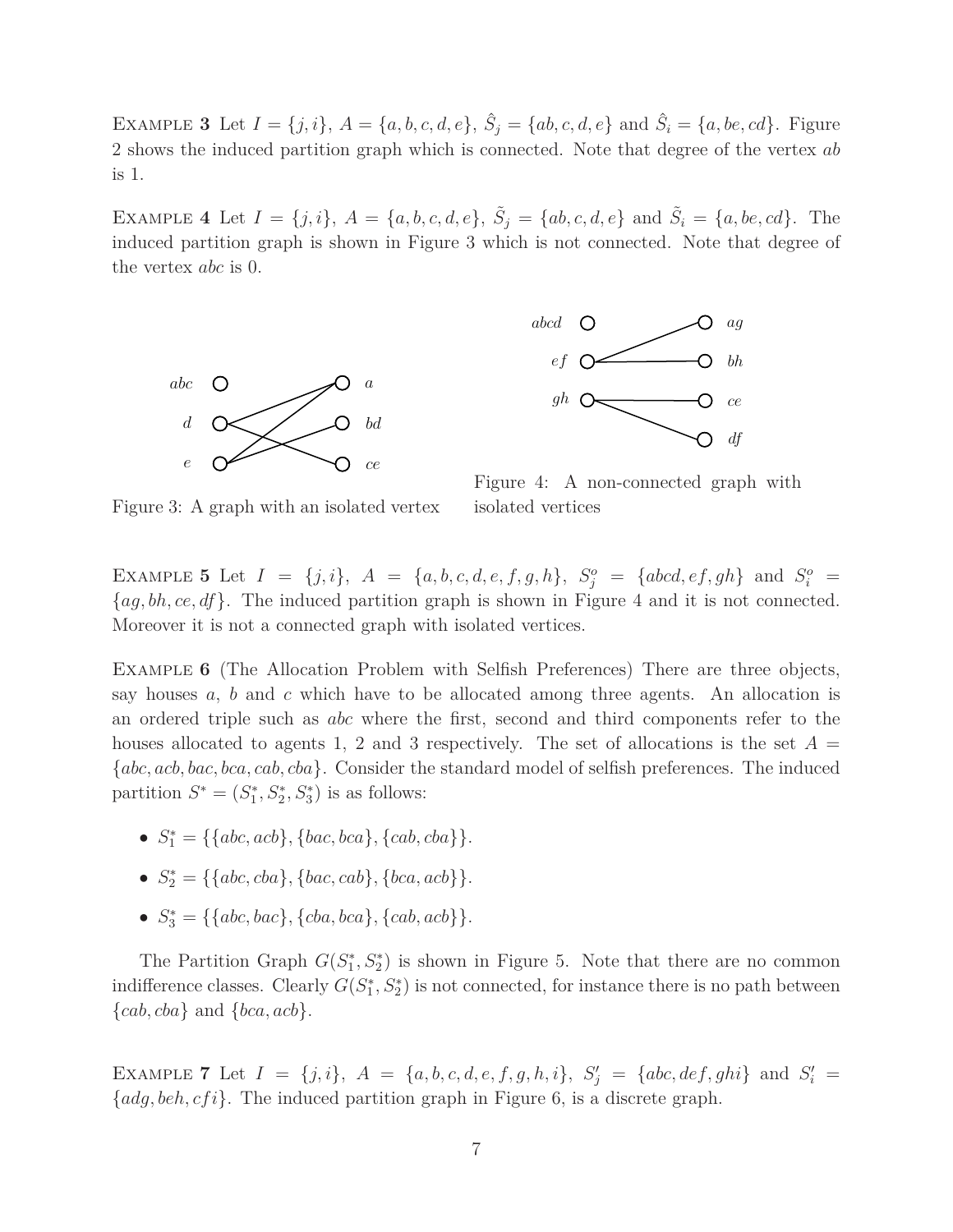

OBSERVATION 2 Suppose  $I = \{i, j\}$  and *S* is such that  $G(S_i, S_j)$  is discrete (Example 7). Then *every* unanimous SCF is dictatorial. Therefore the discrete partition graph case is trivial when there are two agents and can be excluded from consideration. In our necessary conditions (Theorem 1 below), we assume that the partition graph is not discrete for all pairs of agents. Note that if there are three or more agents, the pairwise discreteness of all partition graphs does not imply that every unanimous SCF is dictatorial. We are unable to provide an answer for the case where partition graphs are pairwise discrete (or even some of them are pairwise discrete) but unanimity does not imply dictatorship.

THEOREM 1 Let  $S = (S_1, \ldots, S_n)$  be such that  $G(S_i, S_j)$  is not discrete for all  $i, j \in I$ .

- *A. Suppose*  $[f : \mathbb{R} \to A$  *is strategy-proof and unanimous*  $\Rightarrow f$  *is dictarorial* ]. Then  $G(S_i, S_j)$  is connected and the degree of every vertex is at least 2 for all  $i, j \in I$ .
- *B.* Suppose  $[f : \mathbb{R} \to A \text{ is strategy-proof and efficient } \Rightarrow f \text{ is dictarorial}.$  Then  $G(S_i, S_j)$ *is a connected graph with isolated vertices for all*  $i, j \in I$ *.*

Proof: We first prove Part A. Pick an arbitrary pair  $i, j \in I$ . We consider three cases regarding  $G(S_i, S_j)$ : (I) it is not connected but has no isolated vertices (such as Example 2) (II) it is connected and has a vertex with degree 1 (Example 3) and (III) it has an isolated vertex (Example 4). These cases cover all possible cases in the statement of A and we show that in each case it is possible to construct a unanimous, strategy-proof and non-dictatorial  $SCF f : \mathbb{R} \to A$ .

Case I: The vertices of  $G(S_i, S_j)$  can be partitioned into subsets  $V'$  and  $V''$  with  $|V'|$ ,  $|V''| \geq 2$  and  $\{u, v\} \notin E$  for all  $u \in V'$  and  $v \in V''$  (In Figure 2, V' is the set  $\{ab, cd, eg, fh\}$ and *V*<sup>*n*</sup> is the set  $\{ac, bd, ef, gh\}$ ). We fix two priority functions  $\sigma_1$  and  $\sigma_2$  as follows:  $\sigma_1(1) = i$ ,  $\sigma_1(2) = j$ ,  $\sigma_2(1) = j$ ,  $\sigma_2(2) = i$  and  $\sigma_1(k) = \sigma_2(k)$  for all  $k \neq 1, 2$ . Let  $\mathbb D$  be the set of preference profiles such that  $r_1(R_i), r_1(R_j) \in V'$ . The SCF will be a serial dictatorship with priority  $\sigma_1$  in the domain  $\mathbb D$  and  $\sigma_2$  elsewhere, i.e.

 $f(R) = \begin{cases} \n\end{cases}$  a serial dictatorship with respect to the priority function  $\sigma_1$  if  $R \in \mathbb{D}$ a serial dictatorship with respect to the priority function  $\sigma_2$  if  $R \notin \mathbb{D}$ 

We first check the strategy-proofness of *f*. Observe that an agent  $k \neq i, j$  cannot manipulate because of the nature of serial dictatorships and the fact that they cannot affect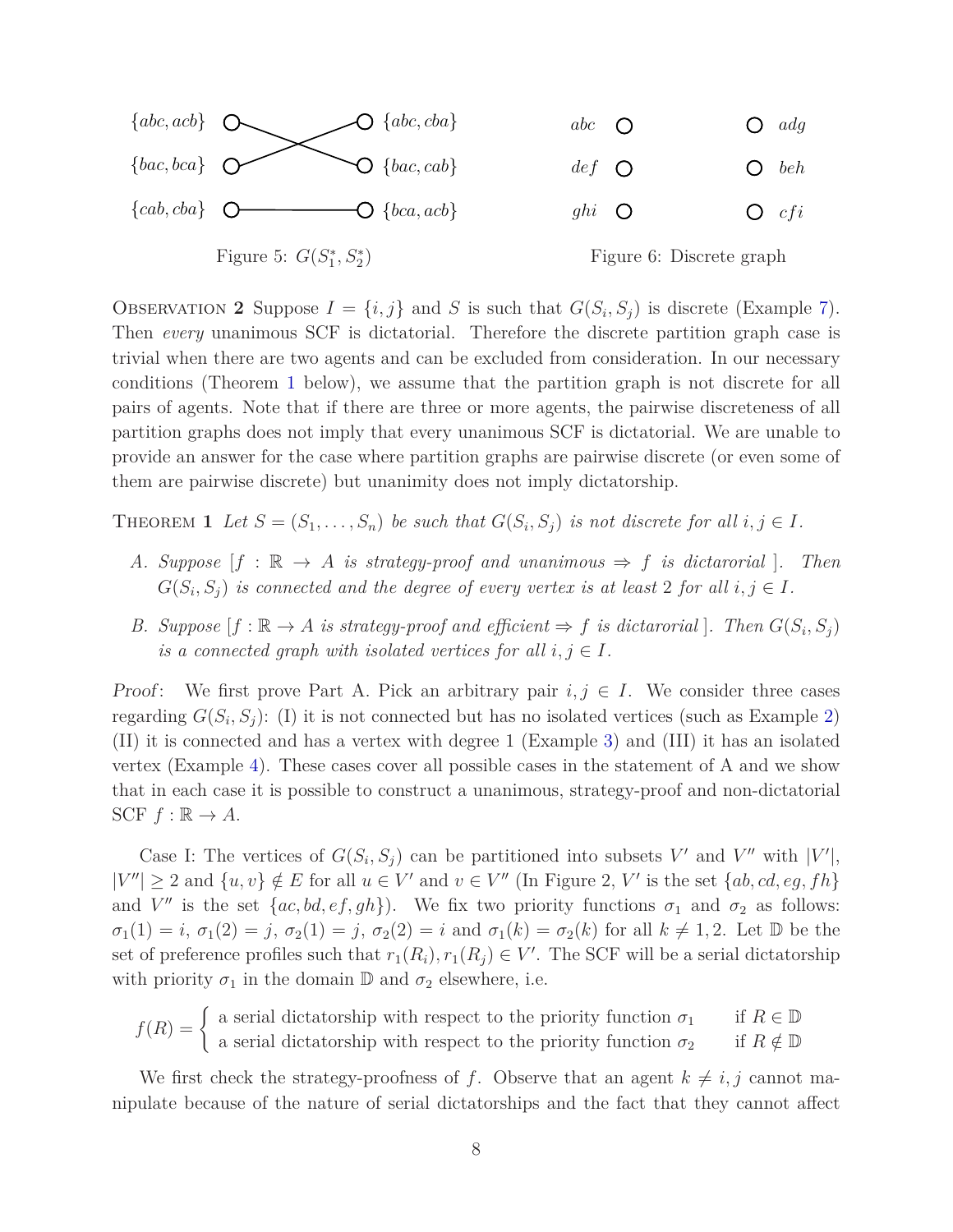their priority. Consider a profile  $R \in \mathbb{D}$ . The outcome is a  $R_i$ -maximal element outcome in the first-ranked indifference class of *i* in  $R_i$ , say  $s_i^1$ . Since *i* is a dictator, she does not manipulate. Clearly *j* cannot manipulate via an ordering  $R'_{j}$  such that  $(R_i, R'_{j}, ...) \in \mathbb{D}$ because *i* will remain the dictator. Suppose *j* attempts to manipulate via an ordering  $R'_{j}$ such that  $(R_i, R'_j, \ldots) \notin \mathbb{D}$ . He is now dictator and the outcome belongs to  $r_1(R'_j)$ . However,  $r_1(R'_j) \cap s_i^1 \neq \emptyset$  by properties of the sets *V*' and *V*<sup>"</sup>; the outcome is therefore belongs to  $s_i^1$ . Hence *j* cannot manipulate. The only remaining case to consider is a possible manipulation by *i* from a profile not belonging to D to a profile in D. The argument to show that *i* cannot gain is identical to the case where *j* attempts to manipulate from D to a profile outside it.

Unanimity is satisfied because *f* is a serial dictatorship at every profile. There are profiles in D and outside it where *i* and *j*'s best ranked alternatives have an empty interesection. Therefore, neither *i* nor *j* are dictators. If  $l \neq i, j$  is a dictator, then  $G(S_i, S_l)$  and  $G(S_j, G_l)$ are discrete, contradicting our assumption- i.e. *f* is non-dictatorial.

Case II: Let *u* be a vertex with degree 1. Assume w.l.o.g that  $u \in S_j$  and  $u = s_j^k$ . By assumption, there exists a (unique) vertex  $s_i^m \in S_i$  such that  $\{s_i^m, s_j^k\} \in E$  (For instance in Example 3,  $s_j^k$  and  $s_i^m$  are *ab* and *cd* respectively). Let D be the set of preference profiles such that  $r_1(R_i) = s_i^m$ . We fix a priority function  $\sigma$  such that  $\sigma(1) = j$  and  $\sigma(2) = i$ . Let  $R \in \mathbb{D}$  and define the sets  $T^*_{\sigma(1)}(R), T^*_{\sigma(2)}(R), \ldots, T^*_{\sigma(n)}(R)$  inductively as follows:

$$
T_{\sigma(1)}^*(R) = M(R_{\sigma(1)}, s_j^k \cup s_i^m)
$$
  
\n
$$
T_{\sigma(2)}^*(R) = M(R_{\sigma(2)}, T_{\sigma(1)}^*)
$$
  
\n
$$
\vdots
$$
  
\n
$$
T_{\sigma(n)}^*(R) = M(R_{\sigma(n)}, T_{\sigma(n-1)}^*(R))
$$

We define a SCF  $f_1^{\sigma}$ :  $\mathbb{D} \to A$  as follows:  $f_1^{\sigma}(R) \in T^*_{\sigma}$  $\sigma_{\sigma(n)}^*(R)$  for all  $R \in \mathbb{D}$ .

Let  $\bar{\sigma}$  be a priority function such that  $\bar{\sigma}(1) = i$ ,  $\bar{\sigma}(2) = j$  and  $\bar{\sigma}(k) = \sigma(k)$  for all  $k \neq 1, 2$ . We define the following SCF  $f : \mathbb{R} \to A$ :

$$
f(R) = \begin{cases} f_1^{\sigma}(R) & \text{if } R \in \mathbb{D} \\ \text{a serial dictatorship with respect to the priority function } \bar{\sigma} & \text{if } R \notin \mathbb{D} \end{cases}
$$

In order to check the strategy-proofness of *f*, it suffices to check that *i* and *j* cannot manipulate. Consider  $R \in \mathbb{D}$  - the outcome is a  $R_j$ -maximal element in  $s_j^k \cup s_i^m$ . Agent *j* cannot manipulate since  $(R_i, R'_j, \ldots) \in \mathbb{D}$  for all  $R'_j$ . If the outcome belongs to  $s_i^m$  then clearly *i* cannot manipulate. Otherwise, the outcome belongs to  $s_j^k$ . Since  $s_j^k$  is a vertex with degree one, it has a non-empty intersection with *every* indifference class other than  $s_i^m$ . Hence the outcome belongs to  $r_2(R_i)$ . By construction, *i* cannot obtain an alternative in  $r_1(R_i) = s_i^m$ . If  $R \notin \mathbb{D}$ , agent *i* is dictator and cannot manipulate. Note that *j* cannot manipulate at  $R \notin \mathbb{D}$  because  $(R'_j, R_i, \ldots) \notin \mathbb{D}$  for all  $R'_j$ .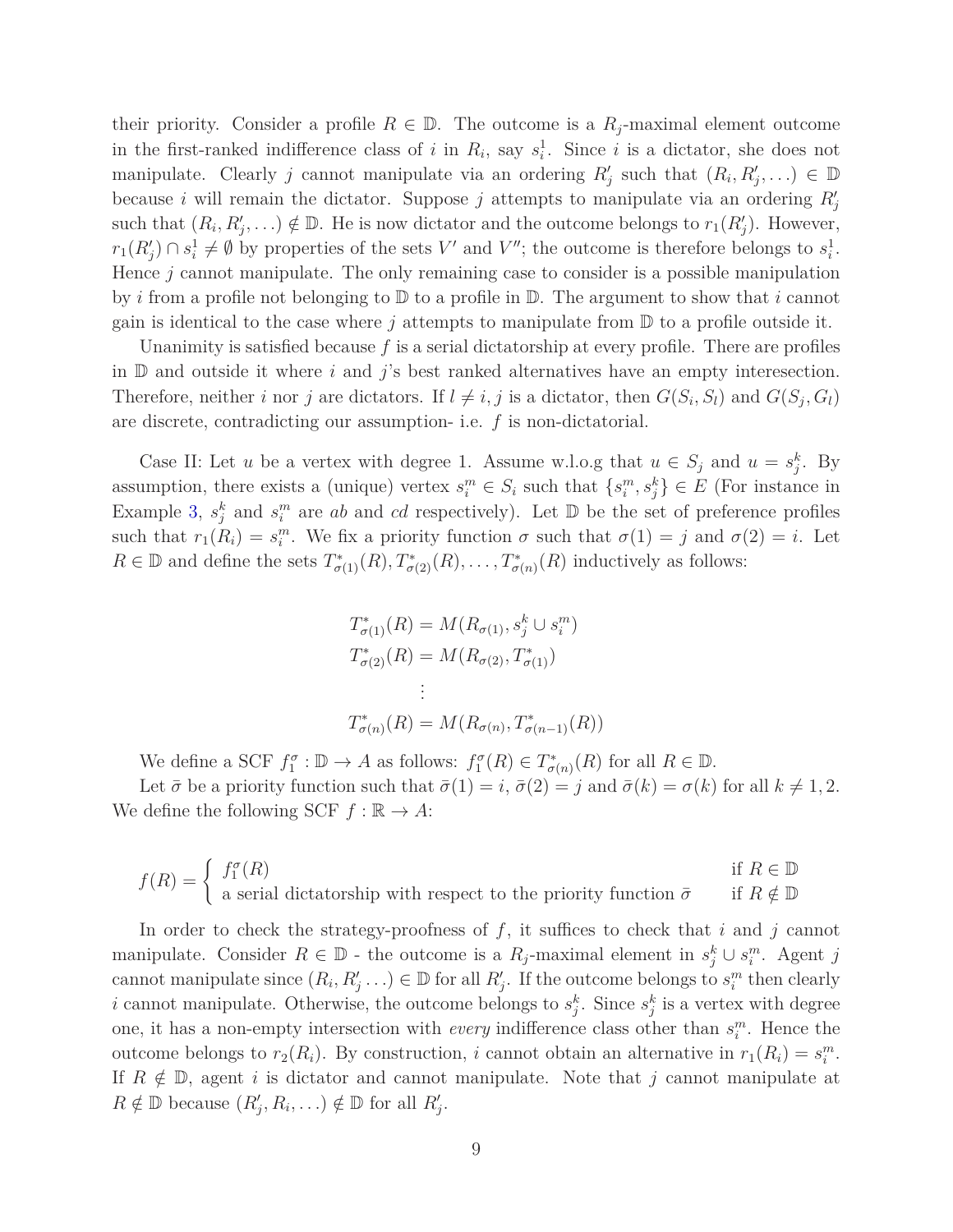Unanimity and non-dictatorship of *f* is easily verified.

Case III: Let *u* be a vertex with degree 0. Assume w.l.o.g that  $u \in S_j$  and  $u = s_j^k$ . Since  $G(S_i, S_j)$  is not discrete, there exists an edge  $\{s_i^m, s_j^l\}$  where  $s_j^k \neq s_j^l$  (In Figure 3, the node  $s_j^k$  and the edge  $\{s_i^m, s_j^l\}$  are *abc* and  $\{d, a\}$  respectively). Let D be the set of preference profiles where  $r_1(R_i) = s_i^m$ ,  $r_1(R_j) = s_j^l$  and  $r_2(R_j) = s_j^k$ . We fix a priority function  $\sigma$  such that  $\sigma(1) = j$  and  $\sigma(2) = i$ . Let  $R \in \mathbb{D}$  and define the sets  $T^*_{\sigma(1)}(R), T^*_{\sigma(2)}(R), \ldots, T^*_{\sigma(n)}(R)$ inductively as follows:

$$
T_{\sigma(1)}^*(R) = s_j^k
$$
  
\n
$$
T_{\sigma(2)}^*(R) = r_2(R_{\sigma(2)}) \cap s_j^k
$$
  
\n
$$
T_{\sigma(3)}^*(R) = M(R_{\sigma(3)}, T_{\sigma(2)}^*(R))
$$
  
\n
$$
\vdots
$$
  
\n
$$
T_{\sigma(n)}^*(R) = M(R_{\sigma(n)}, T_{\sigma(n-1)}^*(R))
$$

We define a SCF  $f_1^{\sigma}$ :  $\mathbb{D} \to A$  as follows:  $f_1^{\sigma}(R) \in T^*_{\sigma}$  $\sigma_{\sigma(n)}^*(R)$  for all  $R \in \mathbb{D}$ .

Let  $\bar{\sigma}$  be a priority function such that  $\bar{\sigma}(1) = i$ ,  $\bar{\sigma}(2) = j$  and  $\bar{\sigma}(k) = \sigma(k)$  for all  $k \neq 1, 2$ . We define the following SCF  $f : \mathbb{R} \to A$ :

$$
f(R) = \begin{cases} f_1^{\sigma}(R) & \text{if } R \in \mathbb{D} \\ \text{a serial dictatorship with respect to the priority function } \bar{\sigma} & \text{if } R \notin \mathbb{D} \end{cases}
$$

We check the strategy-proofness of *f*. Again, it suffices to check that *i* and *j* cannot manipulate. If  $R \in \mathbb{D}$ , the outcome belongs to  $r_2(R_j)$  i.e.  $s_j^k$ . Agent *j* cannot manipulate for the following reason: for any  $R'_j$  if (i)  $(R_i, R'_j, \ldots) \in \mathbb{D}$ , then the outcome belongs to  $s_j^k$  (ii)  $(R_i, R'_j, \ldots) \notin \mathbb{D}$  then the outcome does not belong to  $r_1(R_j)$  because *j* is the dictator "after" *i*. Consider a possible manipulation by *i* from *R*. Since  $s_j^k$  is an isolated vertex,  $s_j^k \cap r_2(R_i) \neq \emptyset$ . Hence *i* obtains a second-ranked alternative in  $R_i$ . For any  $R'_i$  (i) if  $(R_j, R'_i, \ldots) \in \mathbb{D}$  the outcome belongs to  $r_2(R'_i)$  and  $r_1(R_i) \cap r_2(R'_i) = \emptyset$  and (ii) if  $(R_j, R'_i \dots) \notin \mathbb{D}$  the outcome belongs to  $r_1(R'_i)$  and  $r_1(R_i) \cap r_1(R'_i) = \emptyset$ . If  $R \notin \mathbb{D}$ , then *i* is a dictator and cannot manipulate. For *j*, the only case to consider is the one where the manipulation  $R'_{j}$  is such that  $(R'_j, R_i, \ldots) \in \mathbb{D}$ . In this case, the outcome is in  $s_j^k$ . At *R* the outcome is a  $R_j$ - maximal element in  $s_i^m$ . Since  $s_j^k$  is an isolated vertex, it has elements in common with  $s_i^m$ . Hence the outcome at *R* is weakly preferred to alternatives in  $s_j^k$  accrding to  $R_j$ . Thus, *j* cannot manipulate.

It is again straightforward to show that *f* is unanimous and non-dictatorial.

We now prove Part B. Pick an arbitrary pair  $i, j \in I$ . Suppose  $G(S_i, S_j)$  is not a connected graph with isolated vertices i.e. the sub-graph of  $G(S_i, S_j)$  consisting of non-isolated vertices is not connected. The vertices of  $G(S_i, S_j)$  can be partitioned into subsets  $V'$  and  $V''$  with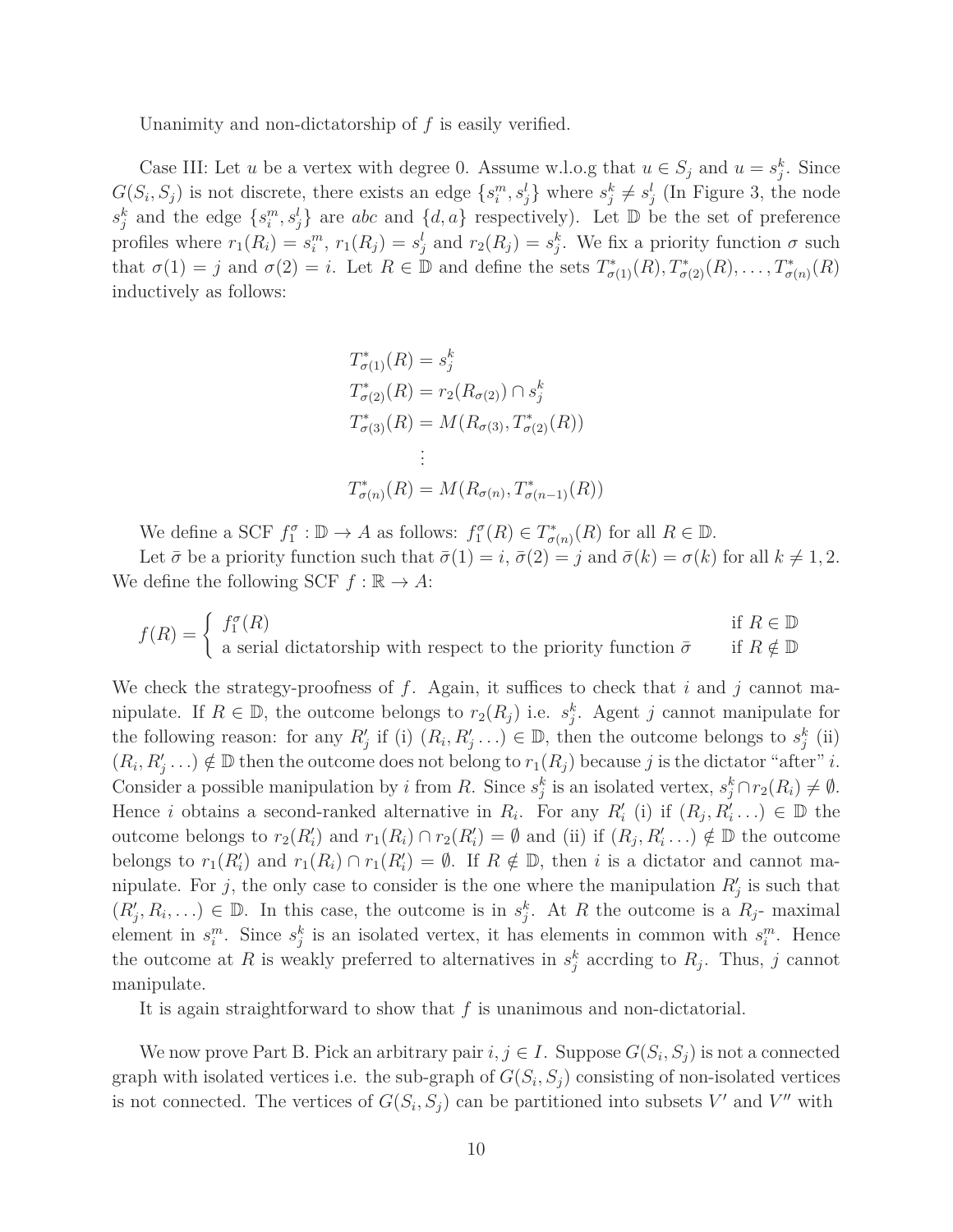- $|V'|, |V''| \ge 2.$
- $\{u, v\} \notin E$  for all  $u \in V'$  and  $v \in V''$ .
- The sub-graphs with vertices  $V'$  and  $V''$  are not discrete.

For instance in Figure 4, V' is the set  $\{abcd,ef,ag,bh\}$  and V'' is the set  $\{gh, ce, df\}$ . We now construct the same SCF as in Case I of Part A. This SCF is efficient, strategy-proof and non-dictatorial as required.

Observation **3** The SCFs constructed in Cases II and III of Part A are not efficient. For instance in Example 3 of Case II, the outcome at  $(R_1, R_2)$  (shown in Table 3) is *b* and in Example 4 of Case III, the outcome at  $(\bar{R}_1, \bar{R}_2)$  (shown in Table 4) is *c*.

| $R_1$ $R_2$           | $R_1$ $R_2$                       |
|-----------------------|-----------------------------------|
| $e$ $cd$              | $d \quad a$                       |
| ab be                 | $abc$ ce                          |
| $d \quad a$           | $e$ bd                            |
| $\mathcal{C}$         |                                   |
| Table 3: $(R_1, R_2)$ | Table 4: $(\bar{R}_1, \bar{R}_2)$ |

Unfortunately the necessary condition in Part A of Theorem 1 is not sufficient. This is shown by the Example 8. In the next section, we will show that the condition in Part B is sufficient when there are two agents (Part D of Theorem 2).



EXAMPLE 8 Let  $I = \{1, 2\}$  and  $A = \{a, b, c, d, e, f\}$ . Figure 7 shows the induced partition graph where  $S_1 = \{ab, c, e, df\}$  and  $S_2 = \{a, be, cd, f\}$ . Observe that this graph is connected and each vertex has degree atleast 2.

The SCF is described as follows: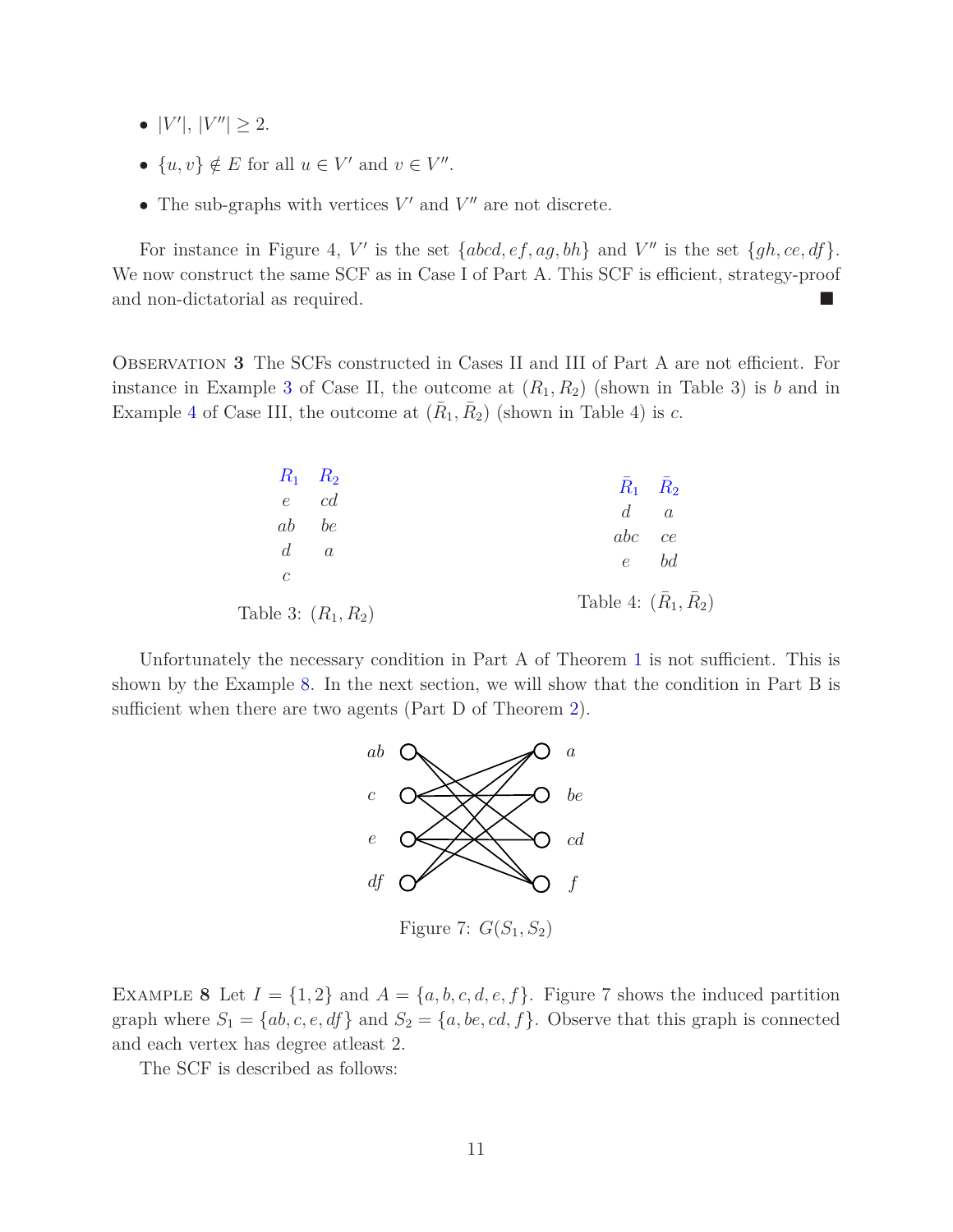$$
f(R) = \begin{cases} M(R_1, r_1(R_2)) & \text{if } r_1(R_2) \neq a \\ M(R_1, \{a, d\}) & \text{if } r_1(R_2) = a \text{ and } r_2(R_2) = cd \\ M(R_1, \{a, f\}) & \text{if } r_1(R_2) = a \text{ and } r_2(R_2) = f \\ a & \text{if } r_1(R_2) = a, r_2(R_2) = be, \\ a & \text{and } ab \text{ is preferred to } df \text{ according to } R_1 \\ b & \text{if } r_1(R_2) = a, r_2(R_2) = be, \\ a & \text{and } df \text{ is preferred to } ab \text{ according to } R_1 \end{cases}
$$

The SCF is a serial dictatorship where 2 picks first and 1 second, for all profiles *except* those where the first-ranked alternative of 2 is *a*. In the latter case, the outcome specified depends on 2's second-ranked alternatives and 1's preferences. In all cases, 2 gets at least a second-ranked alternative. The only profiles that are candidates for manipulation by 2 are those where her first-ranked alternative is *a* but the outcome is not. However, in these cases, *df* is preferred to *ab* for 1 and 2 cannot obtain *a* by misrepresentation. The outcome at all profiles is determined by maximizing 1's preferences over a set determined by 2's ordering; hence 1 cannot manipulate.

It is straightforward to verify that the SCF is non-dictatorial and satisfies unanimity.

#### 3.2 SUFFICIENT CONDITIONS FOR DICTATORSHIP

In this section we provide various sufficient conditions for dictatorship. We introduce some definitions.

DEFINITION **7** *The partition S satisfies Condition*  $\alpha$ , *if (i)*  $v(S) \geq 2$  *and (ii) there exists an agent i for whom S<sup>i</sup> has at least three elements.*

DEFINITION **8** *Let*  $I = \{i, j\}$ *. The partition S satisfies Condition*  $\beta$  *if (i)*  $v(S) = 1$  *and (ii) there exist*  $s_i^k, s_i^r \in S_i$ ,  $s_i^{k'}$  $s_i^{k'}, s_i^{r'} \in S_j$  *such that*  $s_i^k \subset s_j^{k'}$  $s_j^r$ ,  $s_j^{r'} \subset s_i^r$  and  $s_j^{k'} \cap s_i^r = \emptyset$  (the subset *relations are strict).*





Figure 8: Partition graph for Condition *α*

Figure 9: Partition graph for Condition *β*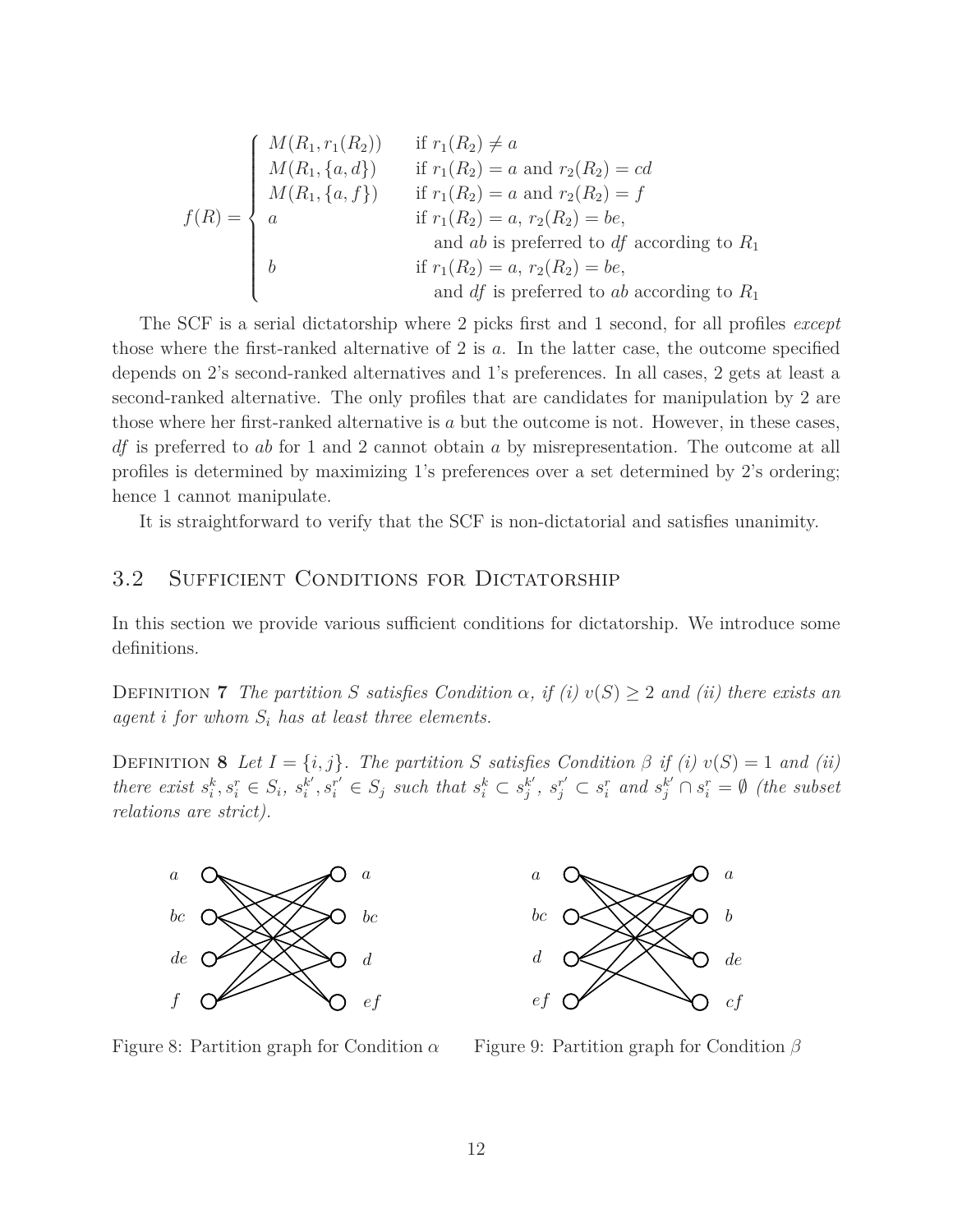Observation **4** Figure 8 shows an example of a partition graph for two players *i* and *j* where *S* satisfies Condition *α* (for instance,  $S_i = \{a, bc, de, f\}$ ,  $S_j = \{a, bc, d, ef\}$  and  $V(S) = \{a, bc\}$ . Observe that the vertices representing the elements of  $V(S)$  have an edge with all vertices of the other agent (other than itself). This fact together with the assumption that  $V(S) \geq 2$  ensures that the partition graph for any pair of agents is connected and the degree of every vertex is at least two.

Figure 9 illustrates Condition  $\beta$  (for instance,  $S_i = \{a, bc, d, ef\}$ ,  $S_j = \{a, b, de, cf\}$ ,  $V(S) = a$  and  $s_i^k$ ,  $s_i^r$ ,  $s_i^{k'}$  $\binom{k'}{i}, s_i^{r'}$  $i<sup>r</sup>$  are *d*, *bc*, *de*, *b* respectively). Note that the vertex representing the common element of the partition has an edge with all vertices of the other agent (other than itself). In addition,  $s_i^k$  has an edge with all vertices of other agent except  $s_j^{k'}$  $j'$ . Similarly,  $s_i^{r'}$  has an edge with all vertices of other agent except  $s_i^r$ . This ensures that the graph is connected and the degree of every vertex other than  $s_i^{k'}$  $s_i^r$  and  $s_i^r$  is at least two. The assumption that  $s_j^{k'} \cap s_i^r = \emptyset$  guarantees that the degree of these vertices is also at least two.

THEOREM 2 Let  $S = (S_1, \ldots, S_n)$  be a partition,  $n \geq 2$ .

- *A. If S satisfies Condition α, then a strategy-proof and unanimous SCF is dictatorial.*
- *B. If S satisfies Condition β, then a strategy-proof and unanimous SCF is dictatorial.*
- *C.* If  $I = \{i, j\}$  and  $G(S_i, S_j)$  is a cycle graph<sup>2</sup>, then a strategy-proof and unanimous SCF *is dictatorial.*
- *D.* If  $I = \{i, j\}$  and  $G(S_i, S_j)$  is a connected graph with isolated vertices, then a strategy*proof and efficient SCF is dictatorial.*

Proof of Part A: Let  $V(S) = \{s^1, s^2, ..., s^J\}$  where  $J \geq 2$  and let  $f : \mathbb{R} \to A$  be unanimous and strategy-proof SCF. We prove the Theorem via the following claims.

CLAIM 1 Let  $R, R' \in \mathbb{R}$  be such that

- *(i) f*(*R*) ∈ *s*<sup>*j*</sup> *where s*<sup>*j*</sup> ∈ *V*(*S*) *and*
- *(ii)*  ${a \in A | f(R)R_i a}$  ⊆  ${a \in A | f(R)R'_i a}$  *for all i.*

Proof: Pick an arbitrary agent *i*. We will show that  $f(R'_i, R_{-i}) \in s^j$ . Suppose not, i.e.  $f(R'_1, R_{-1}) \notin s^j$ . Clearly either  $f(R)P_i f(R'_i, R_{-i})$  or  $f(R'_i, R_{-i})P_i f(R)$  holds. The latter case immediately contradicts the strategy-proofness of *f*. If the former case holds, then condition (ii) above implies  $f(R)P'_i$  $f'(R'_i, R_{-i})$ . However, *i* will manipulate at  $(R'_i, R_{-i})$  via *R<sup>i</sup>* contradicting strategy-proofness again.

*Then*  $f(R') \in s^j$ .

 $\frac{2}{7}$  A cycle graph is a connected graph with the degree of every vertex being 2.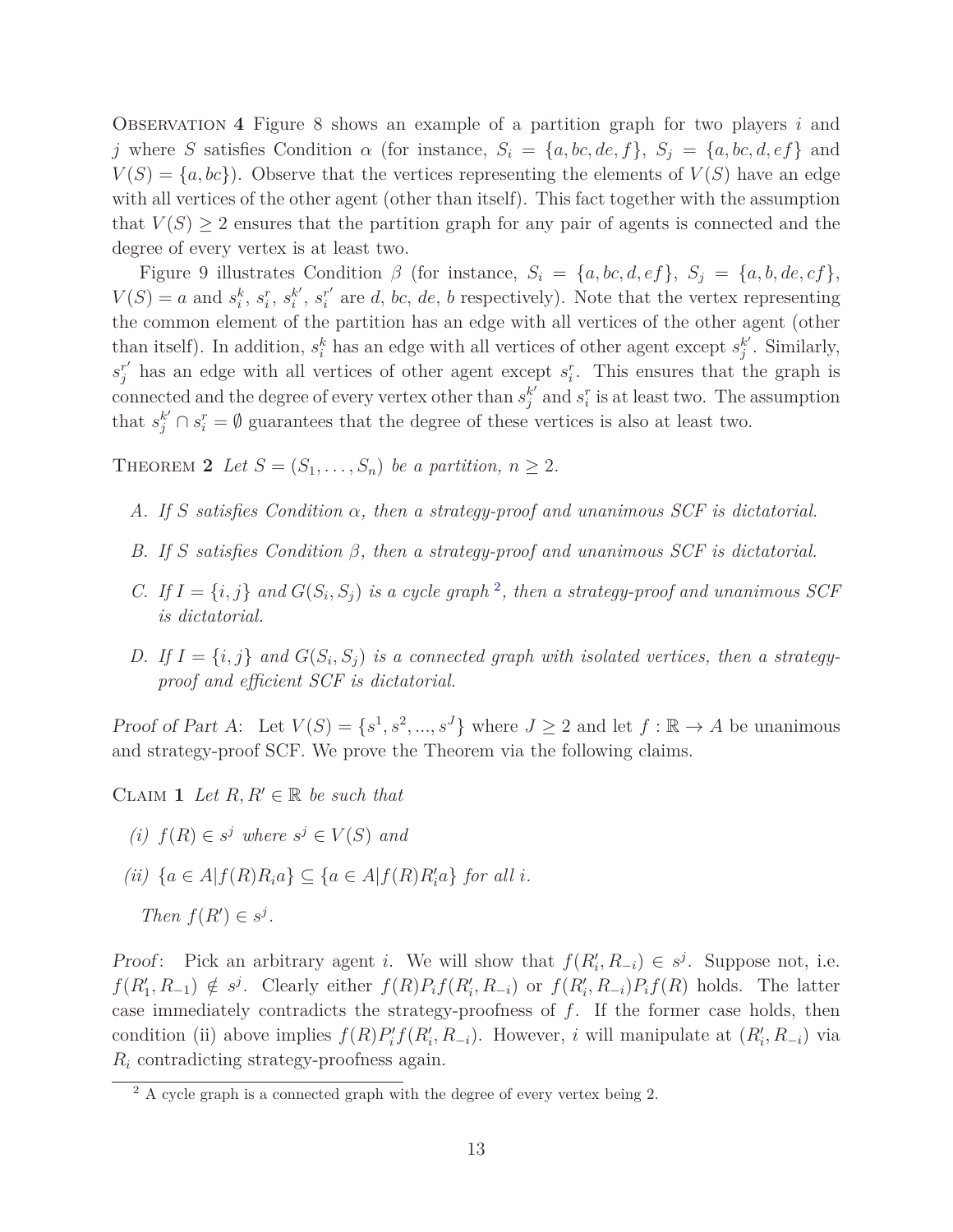The Claim is established by repeated application of the same argument for different agents.

Sato (2009) proves counterparts of Claim 1 when the common indifference classes are singletons.

CLAIM 2 *There exists an agent*  $k \in I$  *for whom the follwing holds: for all*  $R \in \mathbb{R}$ ,  $f(R) \in$  $r_1(R_k)$  *whenever*  $r_1(R_k) \in V(S)$ *.* 

*Proof*: By assumption there exists  $s^j, s^k \in V(S)$ . Let  $R^1$  denote the profile where  $s^j$  and  $s<sup>k</sup>$  are the top and bottom indifference classes respectively for all agents. By unanimity,  $f(R^1) \in s^j$ .

Construct new profiles by progressively making  $s^k$  and  $s^j$  the best and second-best indifference classes respectively in each agent's preferenes. After changing the prefereces of all agents, the outcome must belong to  $s^k$ , by unanimity. Therefore, there must exist an agent  $i$ such that (i) before agent *i* changes his preference, the outcome belongs to  $s^j$  and (ii) when *i* lifts  $s^k$  to the top of his preference, the outcome is no longer in  $s^j$ . If the outcome does not belong to either  $s^j$  or  $s^k$ , agent *i* will manipulate by reverting to the ordering where  $s^j$ is first and  $s^k$  is last and thereby obtaining an outcome in  $s^j$ . Therefore the outcome when *i* changes her ordering, must belong to  $s^k$ . Let  $R^2$  denote the profile where which agents 1 through *i* have  $s^k$  first and  $s^j$  second. By the earlier argument  $f(R^2) \in s^k$ .

Next interchange  $s^j$  and  $s^k$  at  $R_i^2$ . Let  $R^3$  denote the resulting preference profile. By stragegy-proofness,  $f(R^3) \in s^j$ .

At  $R^2$  and  $R^3$ , lower  $s^j$  to the bottom for 1, 2, ..., i – 1 and to the second last position for  $i+1, ..., n$ . Let  $R^{2'}$  and  $R^{3'}$  denote the resulting profiles respectively. By Claim 1,  $f(R^{2'}) \in s^k$ . In order for *i* not to manipulate at  $R^{3'}$ , we must have  $f(R^{3'}) \in \{s^k \cup s^j\}$ . But if  $f(R^{3'}) \in s^k$ , then Claim 1, implies  $f(R^3) \in s^k$ , which is a contradiction. Therefore  $f(R^{3'}) \in s^j$ .

Let  $d \in A \setminus \{s^j \cup s^k\}$  and let  $s_i^d$  denote the indifference class of agent *i* to which *d* belongs. Let  $R<sup>4</sup>$  be the profile shown in Table 3.

| Agent       | 1                    |           | ٠                    | $\sim$    | $i-1$       | $\mathbf{i}$         | $i+1$       |           | $\bullet$ | $\mathbf n$ |
|-------------|----------------------|-----------|----------------------|-----------|-------------|----------------------|-------------|-----------|-----------|-------------|
| <b>Best</b> | ٠                    |           |                      |           | ٠           | $s^j$                | ٠           |           |           | ٠           |
|             | ٠                    |           |                      |           | ٠           | $s_i^d$              | ٠           |           |           | ٠           |
|             | ٠                    |           |                      |           | ٠           | $s^k$                | ٠           |           |           |             |
|             |                      |           |                      |           |             |                      |             |           |           |             |
|             | $\boldsymbol{s}_1^d$ | $\bullet$ | $\ddot{\phantom{0}}$ | $\bullet$ | $s_{i-1}^d$ | $\ddot{\phantom{0}}$ | $s_{i+1}^d$ | $\bullet$ | ٠         | $s_n^d$     |
|             | $s^k$                |           |                      | ٠         | $s^k$       | $\sim$               | $s^j$       |           |           | $s^j$       |
| Worst       | $s^j$                |           |                      | ٠         | $s^j$       |                      | $s^k$       |           |           | $s^k$       |

Table 5: *R*<sup>4</sup>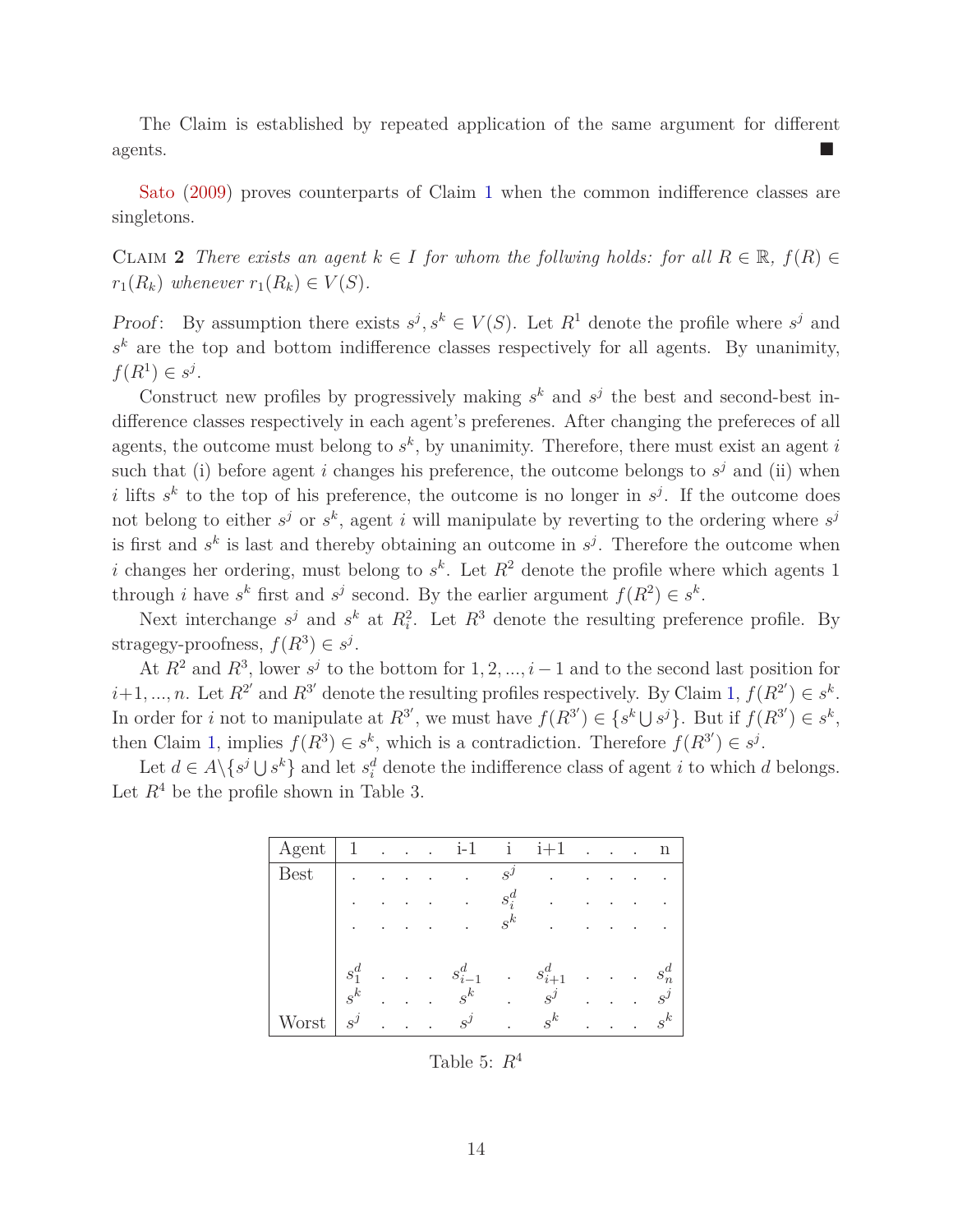Since  $f(R^{3'}) \in s^j$ , Claim 1 implies that  $f(R^4) \in s^j$ . Let  $R^5$  be the profile obtained by switching  $s^j$  and  $s^k$  at  $R^4$  for agents  $i+1$  through *n*. By strategy-proofness  $f(R^5) \in \{s^j \cup s^k\}$ . Suppose  $f(R^5) \in s^k$ . Let  $R^6$  be the profile in Table 4. Since  $f(R^5) \in s^k$ , Claim 1 implies  $f(R^6) \in s^k$ . But this contradicts unanimity at  $R^6$ . Hence  $f(R^5) \in s^j$ . Since  $s^j$  is bottom ranked for all agents other than *i* and top ranked for *i*, it follows that the outcome belongs to  $s^j$  whenever agent *i* ranks  $s^j$  first.

| Agent       |         | ٠ | $\ddot{\phantom{a}}$ | $i-1$             | $\mathbf{i}$ | $i+1$       | $\ddot{\phantom{0}}$ | ٠ | ٠ | n            |
|-------------|---------|---|----------------------|-------------------|--------------|-------------|----------------------|---|---|--------------|
| <b>Best</b> | $s_1^d$ | ٠ | $\bullet$            | $s_{i-1}^d$       | $s_i^d$      | $s_{i+1}^d$ |                      |   |   | $s_n^d$      |
|             |         |   |                      |                   | $s^j$        | ٠           |                      |   |   |              |
|             |         |   |                      |                   | $s^k$        | ٠           |                      |   |   |              |
|             |         |   |                      |                   |              |             |                      |   |   |              |
|             |         |   |                      |                   | ٠            |             |                      |   |   |              |
|             | $s^k$   |   |                      | $s^k$             |              | $s^k$       |                      |   |   | $s^{\kappa}$ |
| Worst       | $s^j$   |   |                      | $S^{\mathcal{J}}$ | $\bullet$    | $s^j$       |                      |   |   | $s^j$        |

Table 6:  $R^6$ 

Consider  $s^k \in V(S)$  with  $s^k$  distinct from  $s^j$ . The earlier arguments can be replicated to show that there exists an agent *i*' such that the outcome belongs to  $s^k$  whenever *i*' ranks  $s^k$ first. If  $i$  and  $i'$  are distinct, the single-valuedness of  $f$  is contradicted at any profile where  $s^j$  and  $s^k$  are ranked first by *i* and *i*' respectively. This establishes the Claim.

We now complete the proof by showing that agent *i* identified in Claim 2 is a dictator.

Suppose this is false, i.e. there exists profile  $\overline{R}$  and  $f(R) \notin r_1(\overline{R}_i)$ . In order not to contradict Claim 2 immediately,  $r_1(\bar{R}_i) \notin V(S)$ . Let  $s^j$  be the top-ranked indifference class in  $V(S)$  in  $\overline{R}_i$ . By assumption there exists  $s^k \in V(S)$  distinct from  $s^j$ . Construct profile  $R^7$  as follows: (i) preferences of all agents other than *i* are the same as in  $\overline{R}$  and (ii)  $r_1(R_i^7) = r_1(\bar{R}_i)$  and  $r_2(R_i^7) = s^k$ . By strategy-proofness  $f(R^7) \notin r_1(R_i^7)$ . However, i can obtain an alternative in  $s^k$  by raising  $s^k$  to the top of her ordering (Claim 2). Hence  $f(R^7) \in s^k$ . Consider profiles  $R^8$  and  $R^9$  described in Tables 5 and 6 below.

By Claim 1  $f(R^8) \in s^k$ . In addition strategy-proofness and Claim 2 imply  $f(R^9) \in s^j$ . Pick an arbitrary alternative *d* in  $r_1(\bar{R}_i)$  and let  $s_l^d$  denote the indifference class to which *d* belongs for all agents  $l \neq i$ . Observe that  $s_l^d$  is strictly preferred to  $s^j$  for all *l* in  $R^9$ .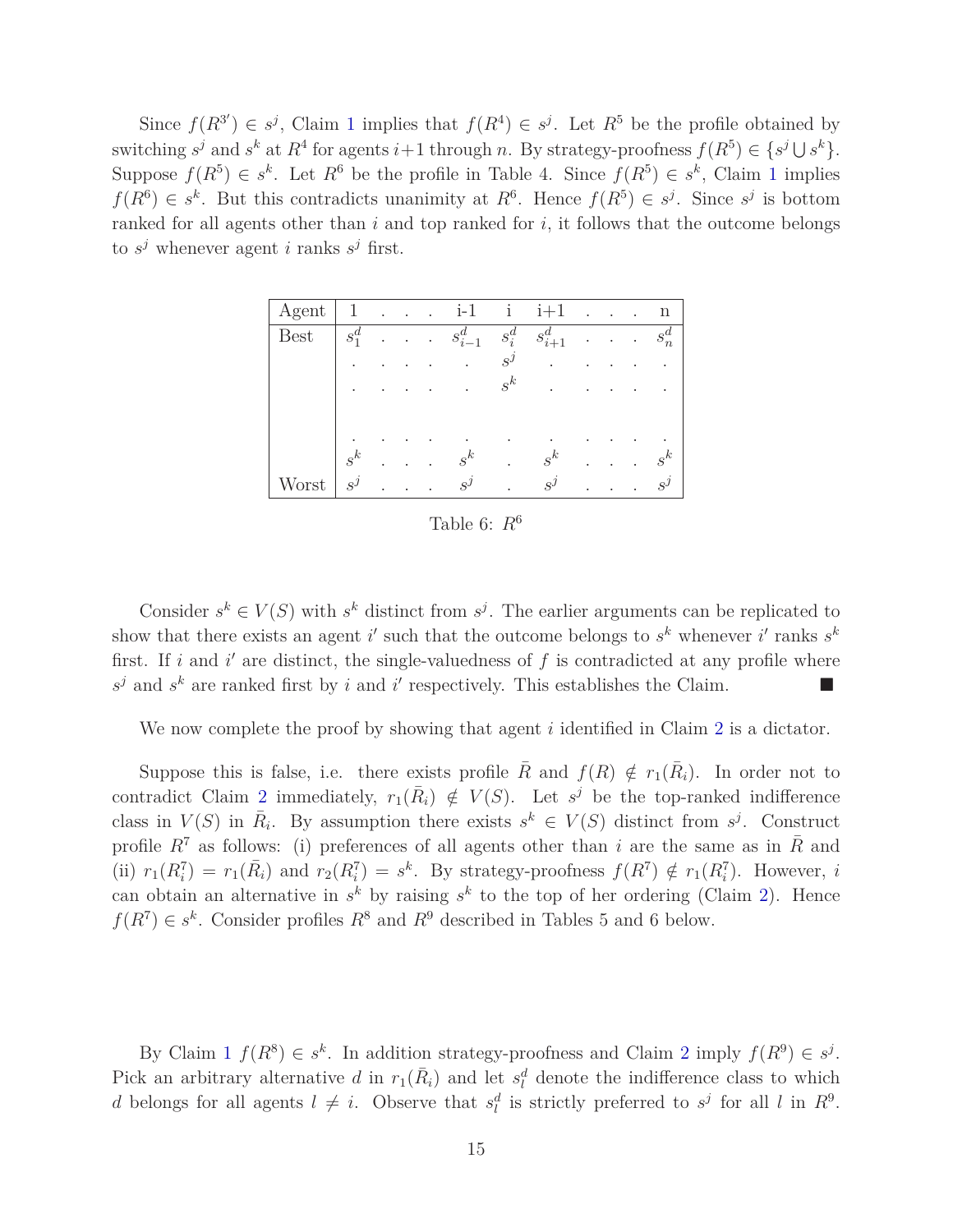| Agent       |       |   |   |   | $\cdots$ $i-1$ | $\mathbf{1}$     | $i+1$     | $\bullet$ | $\sim$ $\sim$          | $\ddot{\phantom{0}}$ | n     |
|-------------|-------|---|---|---|----------------|------------------|-----------|-----------|------------------------|----------------------|-------|
| <b>Best</b> | $s^k$ |   |   |   | $\cdots$ $s^k$ | $r_1(\bar{R}_i)$ | $s^k$     |           | $\Delta \sim 10^{-11}$ |                      | $s^k$ |
|             |       |   |   |   | $\sim$         | $s^k$            | $\bullet$ |           |                        |                      |       |
|             |       |   |   |   |                |                  |           |           |                        |                      |       |
|             |       |   |   |   | ٠              | $\bullet$        | ٠         |           |                        |                      |       |
| Worst       | $s^j$ | ٠ | ٠ | ۰ | $S^J$          | ٠                | $s^j$     |           |                        |                      |       |

Table 7: *R*<sup>8</sup>

| $\vert \text{Agent} \vert 1$ i-1 i i+1 n |         |  |  |                                                                                                                                                      |       |  |  |
|------------------------------------------|---------|--|--|------------------------------------------------------------------------------------------------------------------------------------------------------|-------|--|--|
| Best                                     |         |  |  | $\begin{array}{ l } \hline s^k & . & . & s^k & r_1(\bar R_i) & s^k & . & . & s^k \ \hline \end{array}$                                               |       |  |  |
|                                          |         |  |  | $\mathbf{s}$ and $\mathbf{s}$ and $\mathbf{s}$ and $\mathbf{s}$ and $\mathbf{s}$ and $\mathbf{s}$ and $\mathbf{s}$ and $\mathbf{s}$ and $\mathbf{s}$ |       |  |  |
|                                          |         |  |  |                                                                                                                                                      |       |  |  |
|                                          | $\cdot$ |  |  | and the state of the state                                                                                                                           |       |  |  |
| Worst $s^j$ $s^j$                        |         |  |  |                                                                                                                                                      | $s^j$ |  |  |

| Table 8: $R^9$ |
|----------------|
|----------------|

Construct profile  $R^{10}$  by raising  $s_l^d$  to the top of  $R_l^9$  for all  $l \neq i$  while keeping *i*'s preferences fixed at  $R_i^9$ . By Claim 1,  $f(R^{10}) \in s^j$ . However unanimity requires  $f(R^{10}) \in \bigcap_l r_1(R_l^{10})$  where  $d \in \bigcap_l r_1(R_l^{10}) \neq \emptyset$ . We have a contradiction.

Proof of Part B: Let *S* satisfy Condition *β* and suppose *f* is a strategy-proof and unanimous SCF defined for  $I = \{i, j\}$ . In order to simplify the notation, we will denote the commom indifference class by *s*, the sets  $s_i^k$  and  $s_i^r$  by *y* and *X* respectively and  $s_i^{k'}$  $i$ <sup>*k*</sup>,  $s_i^{r'}$  by *Y* and *x* respectively. Condition  $\beta$  requires  $y \subset Y$ ,  $x \subset X$  and  $X \cap Y = \emptyset$ .

The proof uses the following claim.

CLAIM **3** For all profiles R such that  $r_1(R_i) = s$  and  $r_1(R_j) = Y$ ,  $f(R) \in s \cup Y$ .

Proof: Suppose not, i.e. there exists  $R'$  with  $r_1(R'_i) = s$ ,  $r_1(R'_j) = Y$  and  $f(R') \notin \{s \cup I\}$ Y}. Let  $R''_i$  and  $R''_j$  be such that  $r_1(R''_i) = s$ ,  $r_2(R''_i) = y$ ,  $r_1(R''_j) = Y$  and  $r_2(R''_j) = s$ . Strategy-proofness and unanimity imply  $f(R'_i, R''_j) \in s$  and  $f(R''_i, R''_j) \in s$ . However the same arguments also imply  $f(R''_i, R'_j) \in y$  and  $f(R''_i, R''_j) \in Y$ . This leads to a contradiction since  $f$  is a function.<sup>3</sup>

Let  $\bar{R}$  be such that  $r_1(\bar{R}_i) = s$ ,  $r_1(\bar{R}_j) = Y$ . By Claim 3,  $f(\bar{R}_i, \bar{R}_j) \in s \cup Y$ . We complete the proof by considering the following two cases.

Case 1:  $f(\overline{R}) \in s$ . Using the following sequence of claims we show that *i* is the dictator.

<sup>3</sup>These arguments closely follow counterparts in Sen (2001).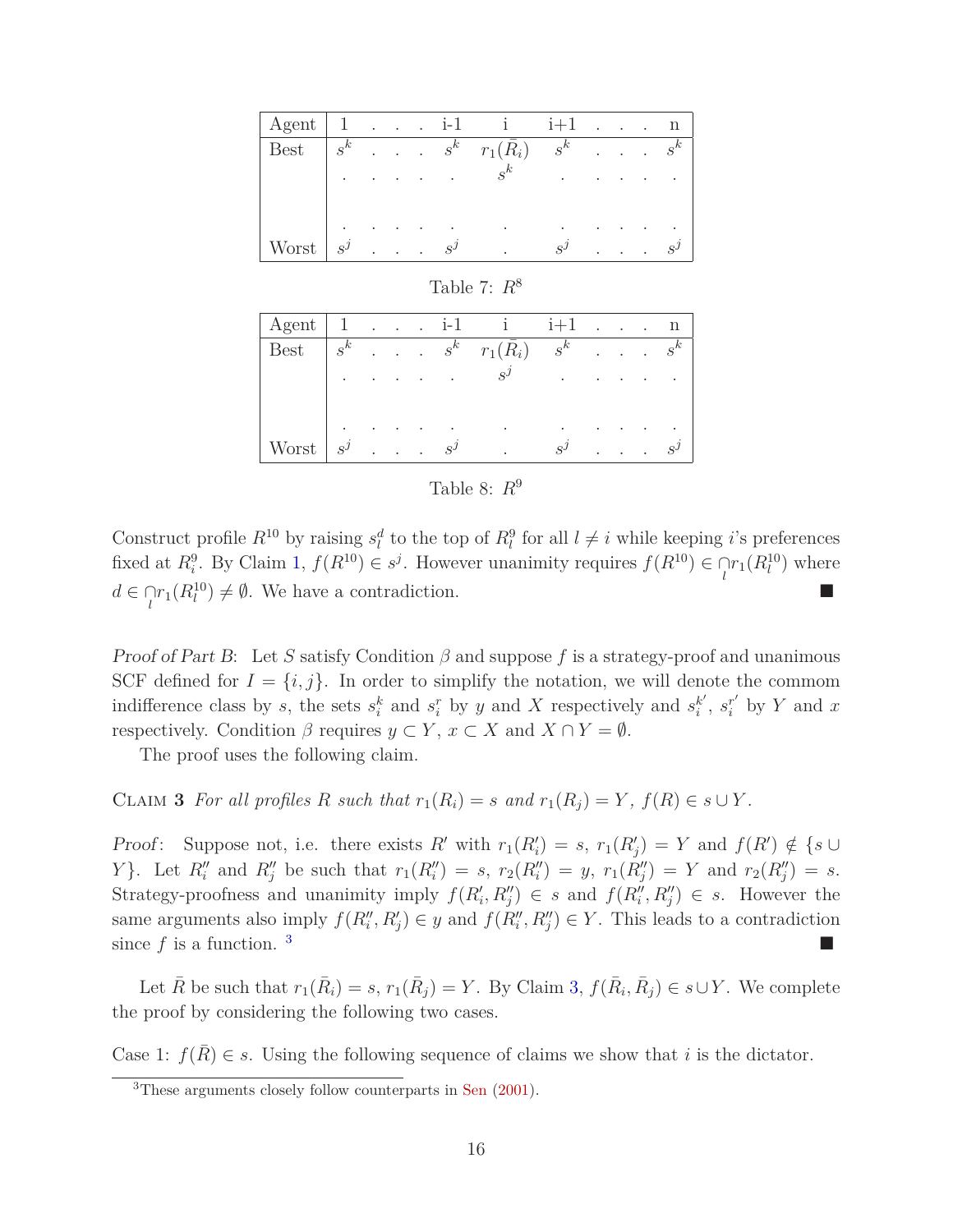CLAIM 4 For all profiles R such that  $r_1(R_i) = s$ ,  $f(R) \in s$ .

*Proof*: Let  $R^*$  be such that  $R_i^* = \overline{R}_i$ ,  $r_1(R_j^*) = Y$  and *s* is bottom-ranked according to  $R_j^*$ . If we can show  $f(R^*) \in s$ , then we are done. By Claim 3,  $f(R^*) \in s \cup Y$ . Note that  $f(R^*) \notin Y$ , otherwise *j* will manipulate at  $\overline{R}$  via  $R_j^*$ . Therefore,  $f(R^*) \in s$ .

CLAIM 5 *For all profiles R such that*  $r_1(R_i) = y$ ,  $f(R) \in y$ .

*Proof*: Consider the profiles  $R^1$ ,  $R^2$ ,  $R^3$  and  $R^4$  shown in Tables 9, 10, 11 and 12 respectively. The ranking of indifference classes other than the top three is the same across the four profiles, for both agents.

| Agent          | $\dot{i}$                   | $\dot{j}$                   |  | Agent           | $\dot{i}$         | $\dot{j}$         | Agent           | $\dot{i}$                   | Ĵ             | Agent           | $\dot{i}$         | j                 |
|----------------|-----------------------------|-----------------------------|--|-----------------|-------------------|-------------------|-----------------|-----------------------------|---------------|-----------------|-------------------|-------------------|
| <b>Best</b>    | $\mathcal{Y}$               | $\mathcal{X}$               |  | <b>Best</b>     | $\mathcal{Y}$     | $\boldsymbol{x}$  | <b>Best</b>     | $\mathcal{Y}$               | $\mathcal{X}$ | <b>Best</b>     | $\mathcal{Y}$     | $\boldsymbol{x}$  |
|                | $\mathcal{S}_{\mathcal{S}}$ | Y                           |  |                 |                   | $\boldsymbol{Y}$  |                 |                             | $\mathcal{S}$ |                 | $\mathcal{S}_{0}$ | $\mathcal{S}_{0}$ |
|                | $\boldsymbol{X}$            | $\mathcal{S}_{\mathcal{S}}$ |  |                 | $\mathcal{S}_{0}$ | $\mathcal{S}_{0}$ |                 | $\mathcal{S}_{\mathcal{S}}$ |               |                 |                   |                   |
|                |                             |                             |  |                 |                   | $\bullet$         |                 |                             |               |                 |                   |                   |
|                |                             |                             |  |                 |                   | $\cdot$           |                 |                             |               |                 |                   |                   |
| Worst          |                             |                             |  | Worst           |                   |                   | Worst           |                             |               | Worst           | $\cdot$           |                   |
| Table 9: $R^1$ |                             |                             |  | Table 10: $R^2$ |                   |                   | Table 11: $R^3$ |                             |               | Table 12: $R^4$ |                   |                   |

We begin by showing  $f(R^1) \in y$ . If  $f(R^1) \in A \setminus \{s \cup y\}$ , *i* will manipulate via an ordering where *s* is top-ranked, thereby obtaining an alternative in *s* (Claim 4). If  $f(R^1) \in s$ , *j* will manipulate via an ordering where *Y* is at the top obtaining an alternative in *Y* by unanimity. Therefore  $f(R^1) \in y$ .

Strategy-proofness implies  $f(R^2) \in y$ . Our next step is to show  $f(R^3) \in y$ . If  $f(R^3) \in$  $A\setminus \{y\cup X\}$ , *i* will manipulate via an ordering where *X* is top-ranked, obtaining an alternative in *X* by unanimity. If  $f(R^3) \in X \setminus x$ , the outcome is ranked below *Y* by *j* (since  $X \cap Y = \emptyset$ ) and she will manipulate via an ordering where *Y* is topranked, obtaining an alternative in *Y* by unanimity. If  $f(R^3) \in x$ , *j* will manipulate at  $R^2$  via  $R_j^3$ . Therefore  $f(R^3) \in y$ . Again strategy-proofness implies  $f(R^4) \in y$ .

Finally, let  $R^5$  be a profile such that  $R_i^5 = R_i^4$  and *Y* is bottom-ranked according to  $R_j^5$ . We complete the proof by showing that  $f(R^5) \in y$ . If  $f(R^5) \in A \setminus \{s \cup y\}$ , then *i* will manipulate via an ordering where *s* is top-ranked, obtaining an alternative in *s* by Claim 4. If  $f(R^5) \in s$ , *j* will manipulate at  $R^4$  via  $R^5$ . Therefore  $f(R^5) \in y$ .

CLAIM **6** *For all profiles R such that*  $r_1(R_i) = X$ *,*  $f(R) \in X$ *.* 

Proof: Suppose the Claim is false, i.e. there exists a profile  $\tilde{R}$  with  $r_1(\tilde{R}_i) = X$  but  $f(\tilde{R}) \notin X$ . Let  $R''_i$  be such that  $r_1(R''_i) = X$  and  $r_2(T''_i)$  $y_i''$  = *y*. By strategy-proofness and Claim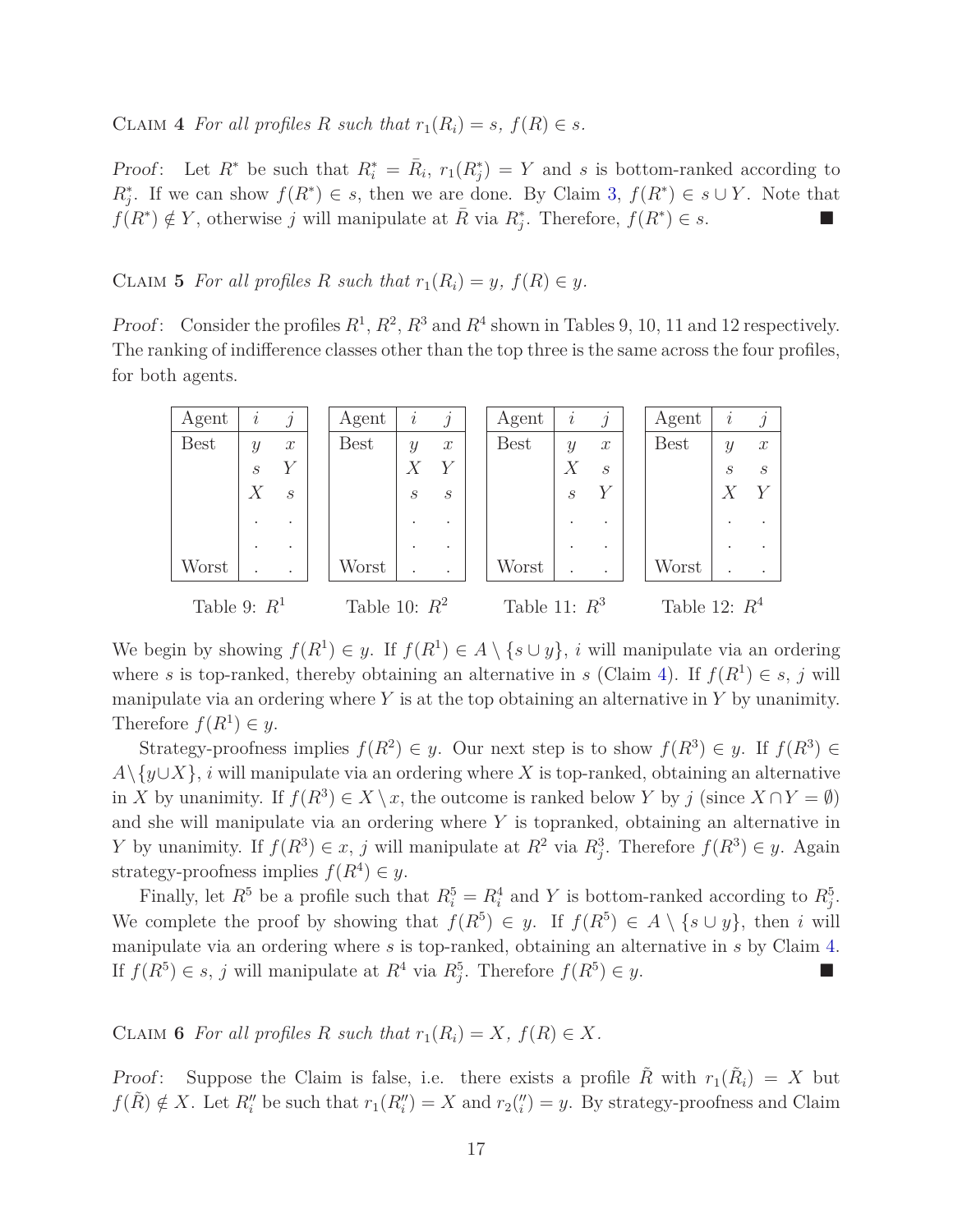5,  $f(R''_i, \tilde{R}_j) \in y$ . Let  $R''_j$  be such that top and bottom ranked indifference classes are *Y* and *s* respectively. Since  $y \subset Y$ , strategy-proofness implies that  $f(R''_i, R''_j) \in Y$ . Since  $X \cap Y = \emptyset$ ,  $f(R''_i, R''_j) \notin X$ . Let  $R'''_i$  be such that  $r_1(R'''_i) = X$  and  $r_2(R''_i) = s$ . By strategy-proofness and Claim 4,  $f(R'''_i, R''_j) \in s$ . If  $f(R'''_i, R''_j) \in s$ , then *j* will manipulate via an ordering whose top-ranked indifference class has a non-empty interesection with *X*. This proves the Claim.

**STAR** 

#### CLAIM **7** *For all profiles*  $R, f(R) \in r_1(R_i)$ .

Proof: Suppose the Claim is false, i.e. there exists a profile R but  $f(R) \notin r_1(R_i)$  and  $r_1(R_i) \neq X, y, s$ . Let  $r_1(R_i) = Z$ . The following cases arise.

Case 1:  $Z \cap Y = \emptyset$ . The arguments in Claim 6 with *Z* substituted for *X* can be replicated to establish  $f(R) \in \mathbb{Z}$ .

Case 2:  $Z \cap Y \neq \emptyset$ . At  $R_j$ , lift Y to the top keeping the relative ranking of other indifference classes same and let  $R'_j$  be the resulting ordering. By unanimity,  $f(R_i, R'_j) \in Z \cap Y$ . Let  $R'_i$  be such that  $r_1(R'_i) = Z$  and  $r_2(R'_i) = s$ . By unanimity once again,  $f(R'_i, R'_j) \in Z \cap Y$ . We will now move Y downwards by progressive local switches in order to return to  $R_j$  while arguing that the outcome remains in *Z*, thereby contradicting our initial assumption.

Suppose such a local switch does not involve *s* and *Y* is above *s* in *j*'s ranking. The outcome at such a profile cannot an alternative not in  $Z \cup s$ ; in that case, *i* would manipulate by raising *s* to the top and getting *s* (Claim 4). Nor can the outcome belong to *s* because *j* would manipulate via  $R'_{j}$  obtaining an alternative in *Y*. Consequently, the outcome at such a profile must belong to *Z*.

Now suppose that we reach a profile where *Y* and *s* are contiguous in *j*'s ordering and *Y* is above *s*. Let this ordering for *j* be denoted by  $\hat{R}_j$ . By the arguments of the previous paragraph,  $f(R'_{i}, \hat{R}_{j}) \in Z$ . If  $f(R'_{i}, \hat{R}_{j}) \notin Y$ , then the outcome must in fact, be above *Y* in  $\hat{R}_j$ . By switching *Y* and *s* in  $\hat{R}_j$ , the outcome must remain in *Z* (by the earlier) arguments. Continuing with the switches as required, we can conclude that  $f(R'_{i}, R_{j})$  and  $f(R)$  both belong to *Z* contradicting our assumption.

Suppose therefore that  $f(R'_i, \hat{R}_j) \in Y$ , i.e.  $f(R'_i, \hat{R}_j) \in Y \cap Z$ . Let  $\hat{R}_i$  be an ordering where *Z* and *X* are ranked first and second respectively. By strategy-proofness,  $f(\hat{R}) \in Z$ . Now switch *Y* and *s* in  $\hat{R}_j$ . The outcome at this profile must belong to *Y* ∪ *s*. Since  $X \cap (Y \cup s) = \emptyset$ , the outcome does not belong to *X*. If the outcome is ranked below *X* in  $\hat{R}_i$ , *i* will manipulate by raising *X* to the top (Claim 6). Therefore the outcome belongs to *Z*. Now reverting back to *R*′ *i* , we observe that the outcome remains in *Z*. Continuing with the switches in *j*'s ordering, we conclude that  $f(R'_{i}, R_{j})$  and  $f(R)$  both belong to *Z*, once again contradicting our assumption.

We have established that *i* is a dictator completing Case 1.

Case 2: Suppose  $f(R) \in Y$ . We will show that *j* is the dictator.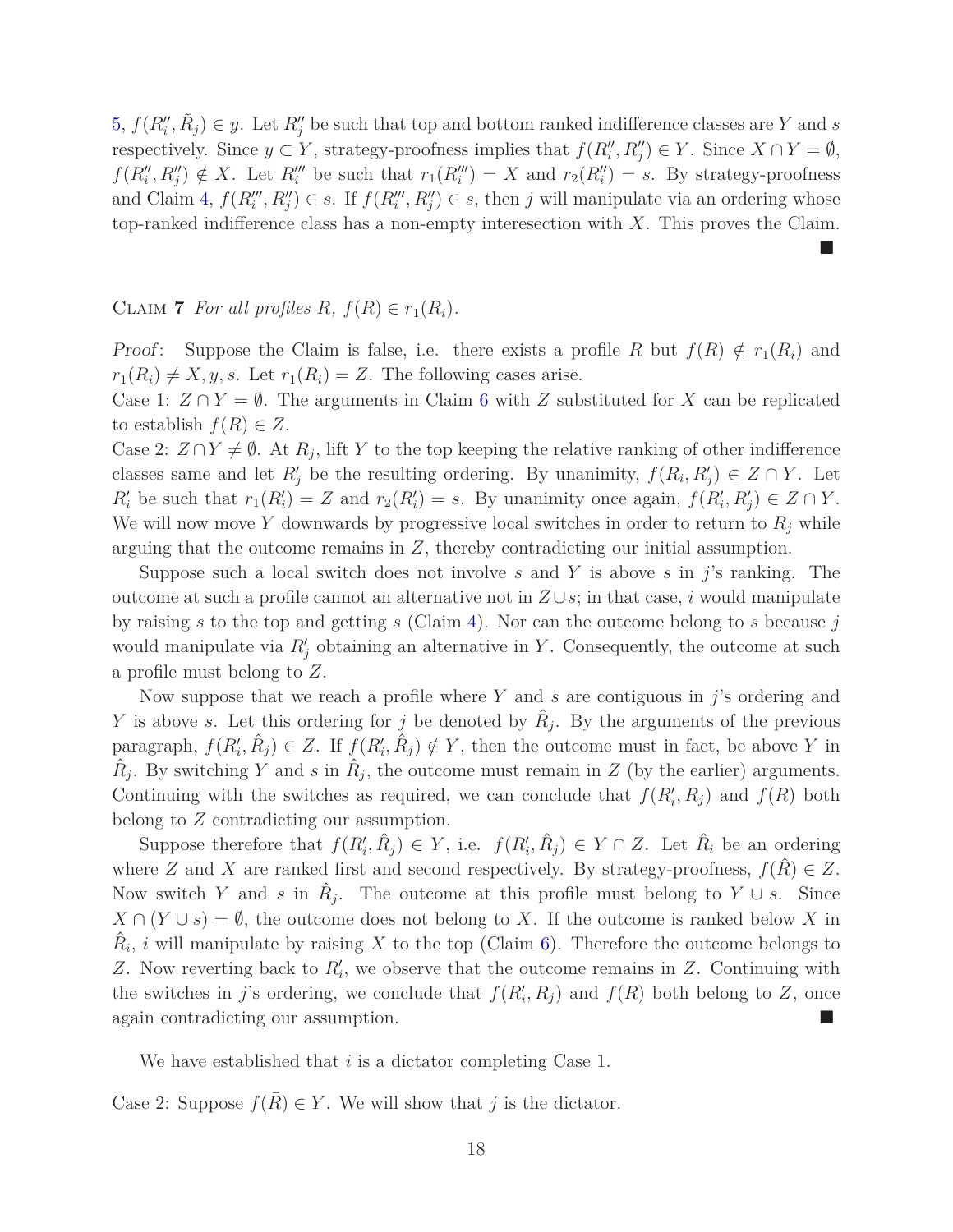CLAIM **8** *For all profiles R, such that*  $r_1(R_j) = s$ *,*  $f(R) \in s$ .

*Proof*: Consider the profiles  $R^6$ ,  $R^7$ ,  $R^8$  and  $R^9$  shown in Tables 13, 14, 15 and 16 respectively. The ranking of indifference classes other than the top three is the same across the four profiles, for both agents.

| Agent           | $\dot{\imath}$    | $\hat{J}$         | Agent           | i                 | $\overline{\jmath}$         | Agent           | $\dot{i}$         | $\iota$           | Agent           | $\dot{\imath}$    | $\dot{j}$         |
|-----------------|-------------------|-------------------|-----------------|-------------------|-----------------------------|-----------------|-------------------|-------------------|-----------------|-------------------|-------------------|
| <b>Best</b>     | $\mathcal{S}_{0}$ | $\boldsymbol{Y}$  | <b>Best</b>     | $\,X\,$           | Y                           | <b>Best</b>     | X                 | $\mathcal{S}_{0}$ | <b>Best</b>     | X                 | $\mathcal{S}_{0}$ |
|                 | X                 | $\mathcal{S}_{0}$ |                 | $\mathcal{S}_{0}$ | $\mathcal{S}_{\mathcal{S}}$ |                 | $\mathcal{S}_{0}$ |                   |                 | $\mathcal{S}_{0}$ | $\boldsymbol{x}$  |
|                 | $\mathcal{Y}$     | $\mathcal{X}$     |                 | $\mathcal{Y}$     | $\mathcal{X}$               |                 | $\mathcal{Y}$     | $\mathcal{X}$     |                 | $\boldsymbol{y}$  |                   |
|                 |                   |                   |                 |                   | $\cdot$                     |                 |                   | ٠                 |                 |                   |                   |
|                 |                   | ٠                 |                 |                   | ٠                           |                 |                   | ٠                 |                 |                   |                   |
| Worst           |                   |                   | Worst           |                   |                             | Worst           |                   |                   | Worst           |                   |                   |
| Table 13: $R^6$ |                   |                   | Table 14: $R^7$ |                   |                             | Table 15: $R^8$ |                   |                   | Table 16: $R^9$ |                   |                   |

By Claim 3,  $f(R_i^6, \overline{R}_j) \in s \cup Y$ . If  $f(R_i^6, \overline{R}_j) \in s$ , then i will manipulate at  $\overline{R}$  via  $R_i^6$ . Therefore  $f(R_i^6, \bar{R}_j) \in Y$ . Strategy-proofness implies  $f(R^6) \in Y$ . Strategy-proofness and  $X \cap Y = \emptyset$  implies  $f(R^7) \notin \{s \cup X\}$ ; otherwise *i* will manipulate at  $R^6$  via  $R_i^7$ . Unanimity implies that  $f(R^7) \in y$ . Since  $y \subset Y$ ,  $f(R^7) \in Y$ . Note that strategy-proofness implies *f*(*R*<sup>8</sup>) ∈ *s* ∪ *Y*, because *R*<sup>8</sup> is obtained by switch *s* and *Y* for *j* at *R*<sup>7</sup>. However, *f*(*R*<sup>8</sup>) ∈ *Y* would lead to manipulation by *i* via an ordering where *s* is top-ranked. Hence  $f(R^8) \in s$ . By strategy-proofness,  $f(R^9) \in s$ . Let  $R^{10}$  be such that  $R_j^{10} = R_j^9$ ,  $r_1(R_i^{10}) = X$  and *s* is at the bottom according to  $R_i^{10}$ . Note that  $f(R^{10}) \in x \cup s$ , otherwise *j* will manipulate via an ordering where *x* is top-ranked, obtaining an alternative in *x* by unanimity. But  $f(R^{10}) \notin x$ , otherwise *i* would manipulate at  $R^9$  via  $R_i^{10}$ . Therefore,  $f(R^{10}) \in s$ . This establishes the fact that  $f(R) \in s$  for all  $R$  such that  $r_1(R_i) = s$ .

Claims 5, 6 and 7 can now be replicated with agent *i* replaced by *j* to show that *j* is the dictator.

Proof of Part C: Let  $G(S_i, S_j)$  be a cycle graph and suppose f satisfies strategy-proofness and unanimity on this domain. In order to simplify the notation, we will denote the elements of  $S_i$  and  $S_j$  (i.e the vertices of  $G(S_i, S_j)$ ) by  $X, Y, Z, P, Q, T, \ldots$  etc.

We identify two properties of  $G(S_i, S_j)$  that will be required for the argument.

CLAIM 9 1.  $|S_i| = |S_j| \geq 3$ . 2. If  $(X, P)$  is an edge where  $X \in S_i$  and  $P \in S_j$ , there exist  $Y \in S_i$ ,  $Q \in S_j$  *such that (i)*  $Y \cap Q = \emptyset$  *(ii)*  $Y \cap P \neq \emptyset$  *and (iii)*  $X \cap Q \neq \emptyset$ *.* 

Proof: 1.  $|S_i| = |S_j|$  is a standard property of bipartite cycle graphs (see page 24 of West  $(2001)$ . The only case to rule out is  $|S_i| = |S_j| = 2$ . Suppose this is true. Let  $S_i = \{X, Y\}$  and  $S_j = \{P, Q\}$ . Since the degree of each vertex is 2, it must be the case that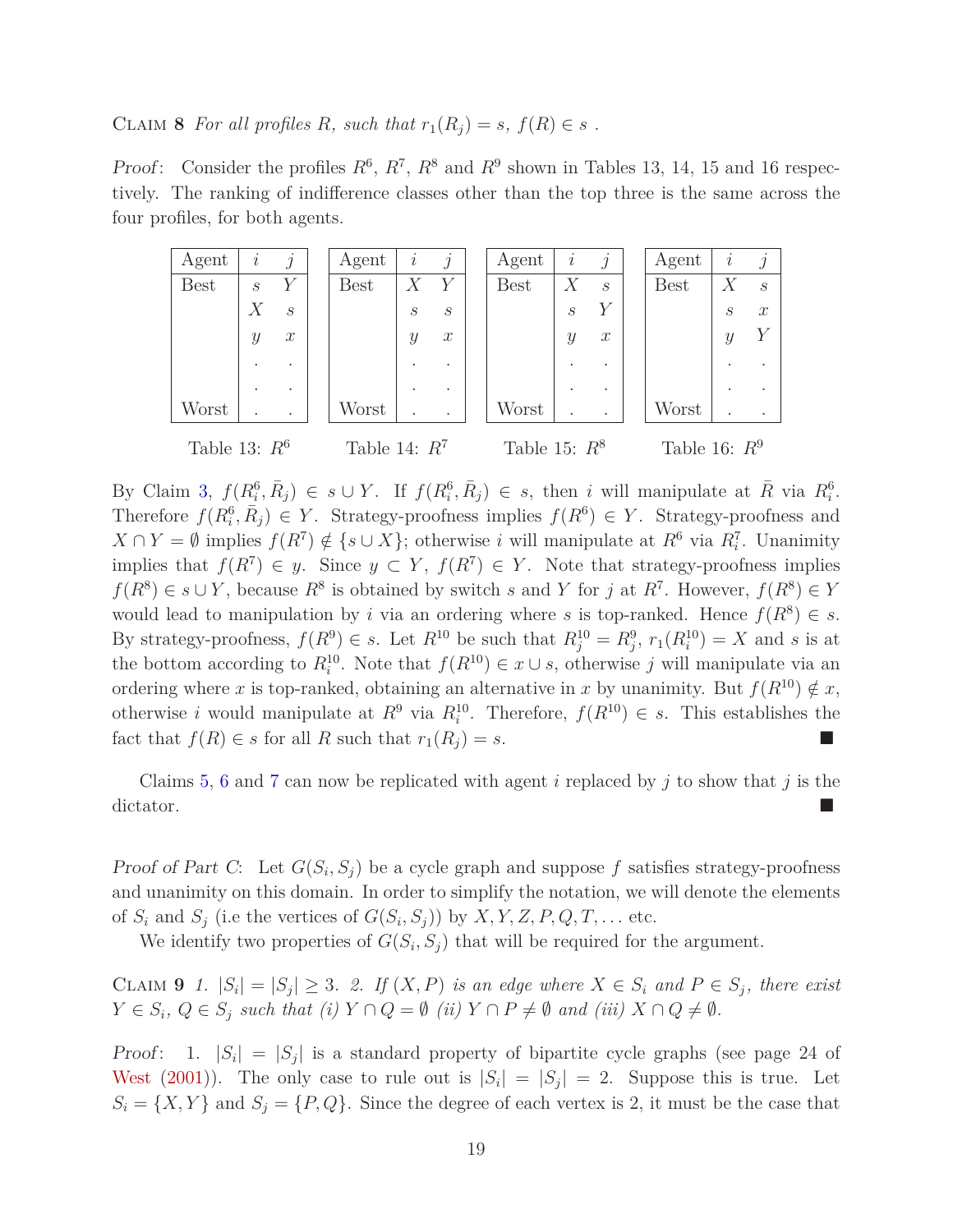$(X, P), (X, Q), (Y, P)$  and  $(Y, Q)$  are all edges, i.e.  $X \cap P, X \cap Q, Y \cap P$  and  $Y \cap Q$  are all empty. This implies  $(X \cup Y) \cap (P \cup Q) = \emptyset$  which is impossible because  $X \cup Y = P \cup Q = A$ . 2. Let  $(X, P)$  be an edge with  $X \in S_i$  and  $P \in S_j$ . There must exist  $Q \in S_j$  such that *X* ∩ *Q*  $\neq$  Ø, i.e. (*X, Q*) is not an edge. Since *Q* has degree 2, there exist vertices *Y, Z* ∈ *S*<sup>*i*</sup> such that  $(Y, Q)$  and  $(Z, Q)$  are edges. Suppose  $Y \cap P$  and  $Z \cap P$  are both empty. Then P is degree at least three which is impossible. Hence either *Y* or *Z* (or both) has a non-empty intersection with *P*.

#### CLAIM 10 For all profiles R such that  $r_1(R_i) \cap r_1(R_i) = \emptyset$ ,  $f(R) \in r_1(R_i) \cup r_1(R_i)$ .

*Proof:* Pick *R* such that  $r_1(R_i) = X$  and  $r_1(R_j) = P$  and  $X \cap P = \emptyset$ . Assume for contradiction that  $f(R) \notin X \cup P$ . From Claim 9 (Part 2), there exists  $Y \in S_i$ ,  $Q \in S_j$  such that  $X \cap Q \neq \emptyset$ ,  $Y \cap P \neq \emptyset$  and  $Y \cap Q = \emptyset$ .

Raise *Y* to the second-ranked position in *R*<sup>1</sup> keeping the ranking of other indifference classes the same and let  $R'_{i}$  be the resulting ordering. Similarly, raise  $Q$  to the second-ranked position keeping the relative ranking of other indifference classes the same and let  $R'_{j}$  be the resulting ordering. Standard strategy-proofness and unanimity arguments can be applied to show that either  $f(R'_i, R'_j) \in X \cap Q$  or  $f(R'_i, R'_j) \in Y \cap P$ . We complete the proof of the claim by showing that  $f(R_i, R_j) \in X$  if  $f(R'_i, R'_j) \in X \cap Q$  (an analogous argument establishes *f*(*R*<sub>*i*</sub>, *R*<sub>*j*</sub>)  $\in$  *P* if *f*(*R*<sup>*i*</sup>, *R*<sup>*j*</sup>)  $\in$  *Y*  $\cap$  *P*).

Strategy-proofness and unanimity imply  $f(\bar{R}_1, \bar{R}_2) \in X$  where  $r_1(\bar{R}_1) = X$ ,  $r_1(\bar{R}_2) = P$ and  $r_2(\bar{R}_2) = Q$ . If  $r_2(R_2) = r_2(\bar{R}_2) = Q$ , we are done. So, let  $r_2(R_2) = T \neq Q$ . We consider two cases.

Case 1:  $T \cap X = \emptyset$ . Let  $R''$  be a profile such that  $r_1(R''_i) = X$ ,  $r_1(R''_j) = P$ ,  $r_2(R''_j) = Q$ and  $r_3(R''_j) = T$ . Note that  $f(R'') \in X$ . Since degree of *T* is 2, there exists  $Z \in S_i$  such that *Z* ∩ *T* =  $\emptyset$ . Applying Claim 9 (Part 1), *Z* ∩ *P*  $\neq$   $\emptyset$ .

Suppose  $Z \cap Q = \emptyset$ . Raise  $Z$  to the second position in  $R''_i$  keeping the ranking of other indifference classes the same and let  $R''_i$  be the resulting ordering. By strategy-proofness,  $f(R''_i, R''_j) \in X$ . At  $R''_j$  switch *Q* and *T* and let  $R''_j$  be the resulting ordering. By strategyproofness and unanimity,  $f(R'''_i, R'''_j) \in X$ . If  $r_3(R_j) = Q$ , strategy-proofness and unanimity imply  $f(R''_i, R_j) \in X$ ; moreover  $f(R) \in X$ . Let  $r_3(R_j) = P' \neq Q$ . By the fact that the degree of *P* is 2, there exists  $X' \in S_i$  such that  $X' \cap P' = \emptyset$  and  $X' \cap P \neq \emptyset$ . Let  $\tilde{R}_i$  be an ordering such that  $r_1(\tilde{R}_i) = X$  and  $r_2(\tilde{R}_i) = X'$ . By strategy-proofness,  $f(\tilde{R}_i, R_j''') \in X$ . Let  $\tilde{R}_j$  be such that  $r_1(\tilde{R}_j) = P$ ,  $r_2(\tilde{R}_j) = T$  and  $r_3(\tilde{R}_j) = P'$ . By strategy-proofness,  $f(\tilde{R}_i, \tilde{R}_j) \in X$ . Again by strategy-proofness,  $f(\tilde{R}_i, R_j) \in X$  and  $f(R_i, R_j) \in X$ .

Suppose  $Z \cap Q \neq \emptyset$ . Since the degree of *Z* is two, there exists  $Q' \in S_j$  such that  $Z \cap Q' = \emptyset$ . Let  $\hat{R}_j$  be such that  $r_1(\hat{R}_j) = P$ ,  $r_2(\hat{R}_j) = Q$ ,  $r_3(\hat{R}_j) = T$  and  $r_4(\hat{R}_j) = Q'$ . Note that  $f(R''_i, \hat{R}_j) \in X$ . Let  $R^*_j$  be such that  $r_1(R^*_j) = X$ ,  $r_2(R^*_j) = T$ ,  $r_3(R^*_j) = Q'$ and  $r_4(R_j^*) = Q$ . By strategy-proofness and unanimity,  $f(R_i''', R_j^*) \in X$ . Applying these arguments repeatedly, we conclude that  $f(R) \in X$ .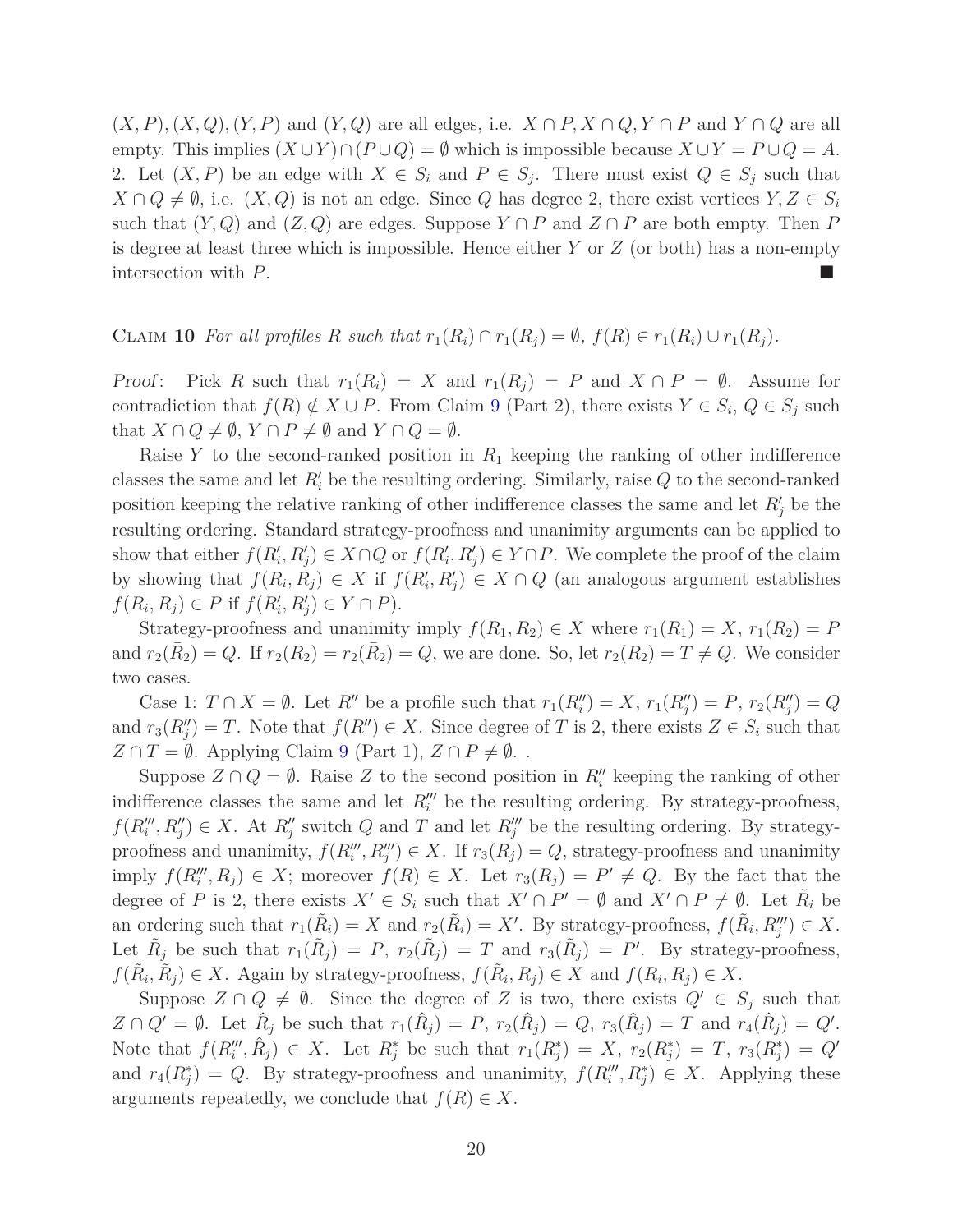Case 2:  $T \cap X \neq \emptyset$ . Since the degree of *P* is 2, there exists  $Y' \in S_1$  such that  $Y' \cap T = \emptyset$ and *Y*'  $\cap$  *P*  $\neq$   $\emptyset$ . At *R*<sup>''</sup> lift *Y*' to the second ranked position keeping the relative ranking of other indifference classes same and let  $R_i^*$  be the resulting ordering. By strategy-proofness and unanimity, we can infer that  $f(R_i^*, R_j'') \in X$  and  $f(R_i^*, R_j''') \in X$ . Applying these arguments repeatedly,  $f(R) \in X$  follows.

The proof is completed by showing that the agent from whose first-ranked indifference class the outcome is picked in Claim 10 is in fact, a dictator. This can be done by replicating the arguments in Claim B in Sen (2001). The only requirement for the argument is for the graph  $G(S_i, S_j)$  to be connected.

Proof of Part D: Let  $G(S_i, S_j)$  be a connected graph with isolated vertices and suppose f satisfies strategy-proofness and efficiency on this domain.

CLAIM 11 For all R such that  $r(R_i) \cap r(R_j) = \emptyset$ , either  $f(R) \in r_1(R_i)$  or  $f(R) \in r_1(R_i)$ .

*Proof:* Pick *R* such that  $r(R_1) \cap r(R_2) = \emptyset$  and denote  $r_1(R_i)$  and  $r_1(R_i)$  by *X* and *P* respectively. Suppose  $f(R) \notin X \cup P$ . There exists  $Q \in S_j$  such that  $X \cap Q \neq \emptyset$  and  $Y \in S_i$ such that  $Y \cap P \neq \emptyset$ .

Let  $R'_i$  and  $R'_j$  be such that  $r_1(R'_i) = X$ ,  $r_2(R'_i) = Y$ ,  $r_1(R'_j) = P$  and  $r_2(R'_j) = Q$ . By strategy-proofness and efficiency,  $f(R'_i, R_j) \notin Y \cap P$ . By strategy-proofness,  $f(R'_i, R'_j) \in P$ . Similarly, strategy-proofness and efficiency imply that  $f(R_i, R'_j) \in X \cap Q$ . Once again applying strategy-proofness we get  $f(R'_i, R'_j) \in X$  - a contradiction.

Suppose  $X \in S_i$  is an isolated vertex in  $G(S_i, S_j)$ . If  $r_1(R_i) = X$  at  $R$ , we have  $r_1(R_i) \cap$  $r_1(R_j) \neq \emptyset$ . The same conclusion holds if *X* is isolated and belongs to *S*<sup>*j*</sup>.

Finally, since non-isolated vertices are connected in  $G(S_i, S_j)$ , the arguments in Claim B in Sen (2001) can be used in conjunction with Claim 11 to demonstrate the existence of a dictator.

We make several observations about our result.

Observation **5** Part A of Theorem 2 generalizes Sato (2009) in two ways. It requires only two rather three common indifference classes. Moreover, these common idifference classes need not be singletons. Our argument follows the general structure of Sato's arguments (with appropriate refinements) which in turn follows that of Reny (2001) and several other papers.

Observation **6** Parts B, C and D are two-person results. The generalization to an arbitrary number of agents is not straightforward. The main difficulty is that the standard "cloning" arguments for the situation where all agents have a common domain, cannot be used. It is not clear whether the pairwise conditions used in Parts B, C and D are sufficient for dictatorship generally.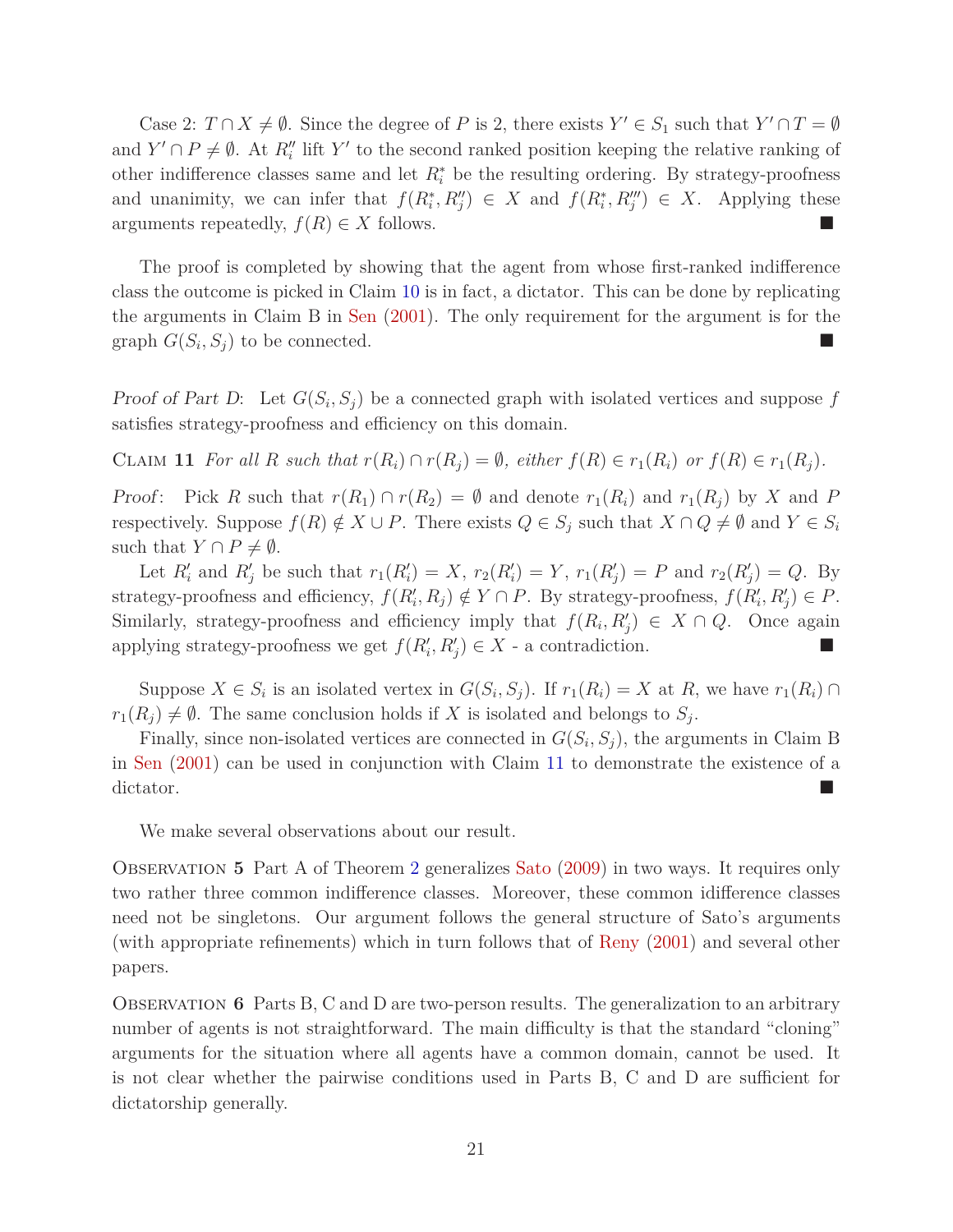Observation **7** Part B of Theorem 1 together with Part D of Theorem 2 provide a necessary and sufficient condition for strategy-proofness and efficiency to imply dictatorship, in the case of two agents.

#### 4 CONCLUSION

The paper investigates the effect of the partition structure on dictatorship results in the exogenous indifference classes model. The focus of the analysis is the pairwise partition function graph. We provide necessary conditions and stronger sufficient conditions on these graphs for strategy-proofness and unanimity (or efficiency) to imply dictatorship.

Several natural questions remain open. Some of our results apply only to the two-voter case and a gap exists between our necessary and sufficient conditions. These questions appear to be difficult but we hope to make progress in answering them in the future.

## **REFERENCES**

- Barberá, S. and L. Ehlers (2011): "Free Triples, Large Indifference Classes and the Majority Rule," *Social Choice and Welfare*, 37, 559–574.
- Gibbard, A. (1977): "Manipulation of Voting Schemes: a General Result," *Econometrica*, 45, 439–446.
- Hurwicz, L. (1972): "On Informationally Decentralized Systems," McGuire, B and Radner, R (eds.), Decision and Organization, *Amsterdam: North-Holland Press*, 297–336.
- Pápai, S. (2000): "Strategyproof assignment by hierarchical exchange," *Econometrica*, 68, 1403–1433.
- Reny, P. (2001): "Arrow's Theorem and the Gibbard-Satterthwaite Theorem: a Unified Approach," *Economics Letters*, 70, 99–105.
- Sato, S. (2009): "Strategy-proof Social Choice with Exogenous Indifference Classes," *Mathematical Social Sciences*, 57, 48–57.
- SATTERTHWAITE, M. (1975): "Strategy-proofness and Arrow's Conditions: Existence and Correspondence Theorems for Voting Procedures and Social Welfare Functions," *Journal of Economic Theory*, 10, 187–217.
- Satterthwaite, M. and H. Sonnenschein (1981): "Strategy-proof Allocation Mechanism at Differentiable," *The Review of Economic Studies*, 48, 587–597.
- Sen, A. (2001): "Another Direct proof of the Gibbard-Satterthwaite Theorem," *Economics Letters*, 70, 381–385.